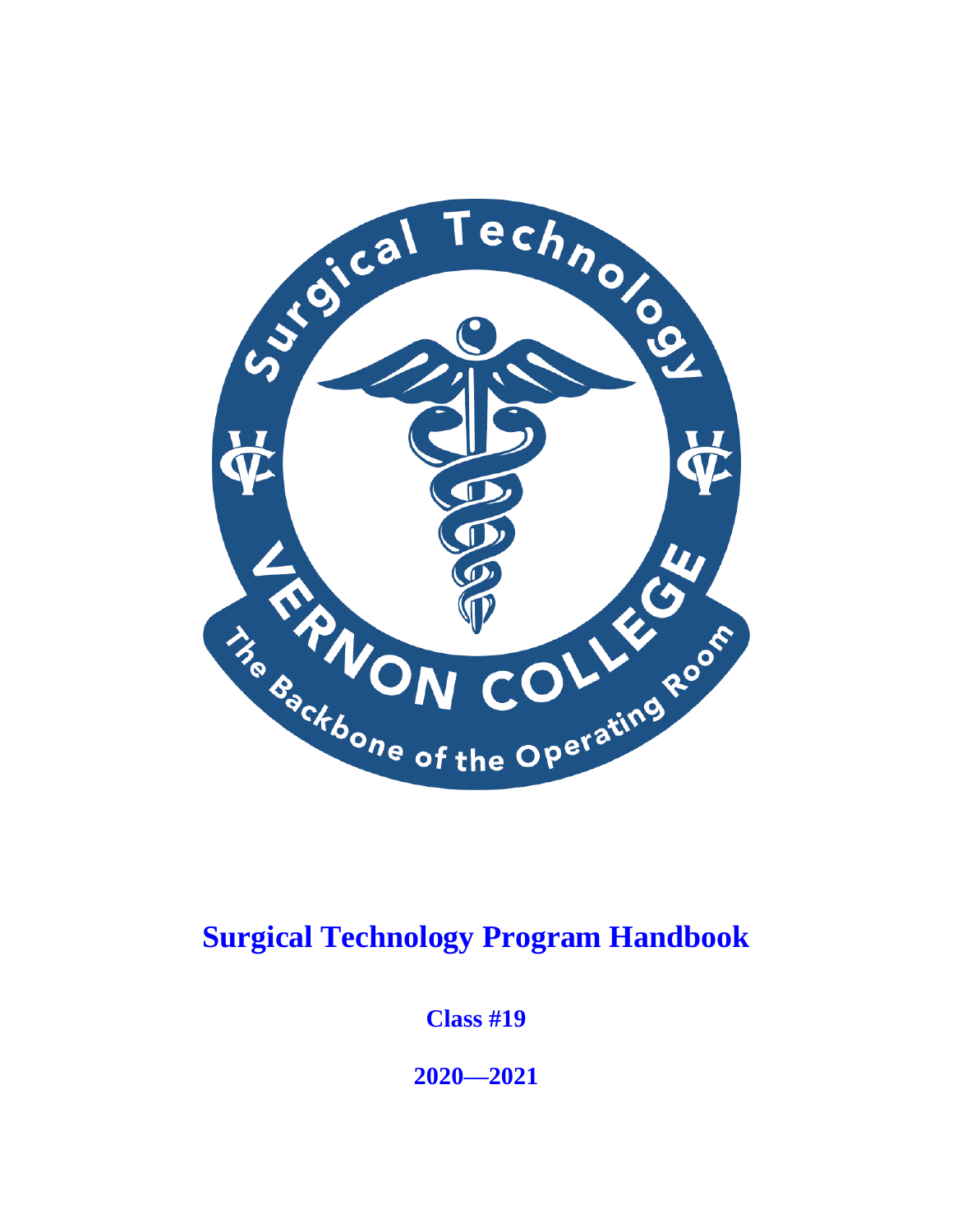#### **VERNON COLLEGE SURGICAL TECHNOLOGY PROGRAM**

#### **WELCOME**

To the Student Surgical Technologist,

As the Program Coordinator of the Vernon College Surgical Technology Program, I want to welcome you to our program. You have chosen a challenging but rewarding career as a Surgical Technologist and your desire to make a contribution to the health and well-being of other people is an excellent virtue to possess. The Surgical Technologist is an integral part of the surgical team in the delivery of surgical patient care, a responsibility to not be taken lightly.

You will be given the best possible preparation during the didactic (classroom), clinical labs, and clinical practicum to achieve your goals. It will be my primary goal to provide you the best possible opportunity for successful completion of the Surgical Technology Program at Vernon College.

I am sure you will be a credit to your school, peers, and community. I wish you success and achievement of your ultimate goal, to become a Certified Surgical Technologist upon completion of the Vernon College Surgical Technology Program.

Sincerely,

Jeff Feix, CST, CSFA, LVN, FAST Program Coordinator/Instructor

**COVID-19 Safety Requirements—will apply to all students enrolled in the program at all times.**

- **Masks/facial coverings will be worn at all times while inside the Century City Center to include the classroom and labs. The only exceptions will be when students are eating in the VC Café or student lounge.**
- **Social distancing measures will be practiced at all times and may not always be possible in the learning/performing of skills. Masks/facial covering will still be required.**
- **Clinical sites will require masks/facial coverings and students will be expected to follow additional safety measures that may be implemented by these facilities.**
- **Students should practice effective hand hygiene with washing hands frequently and using hand sanitizer as needed.**
- **Students will follow any additional recommendations/mandates for COVID-19 safety from Vernon College, local, state, or federal government agencies.**

#### **Disclaimer Clause:**

**This Handbook is intended to provided guidelines and procedures for the Surgical Technology Program and does not create a contract between the student and Vernon College, nor confer any contractual right upon the student. Vernon College reserves the right to make changes to this Handbook at any time without prior notice.**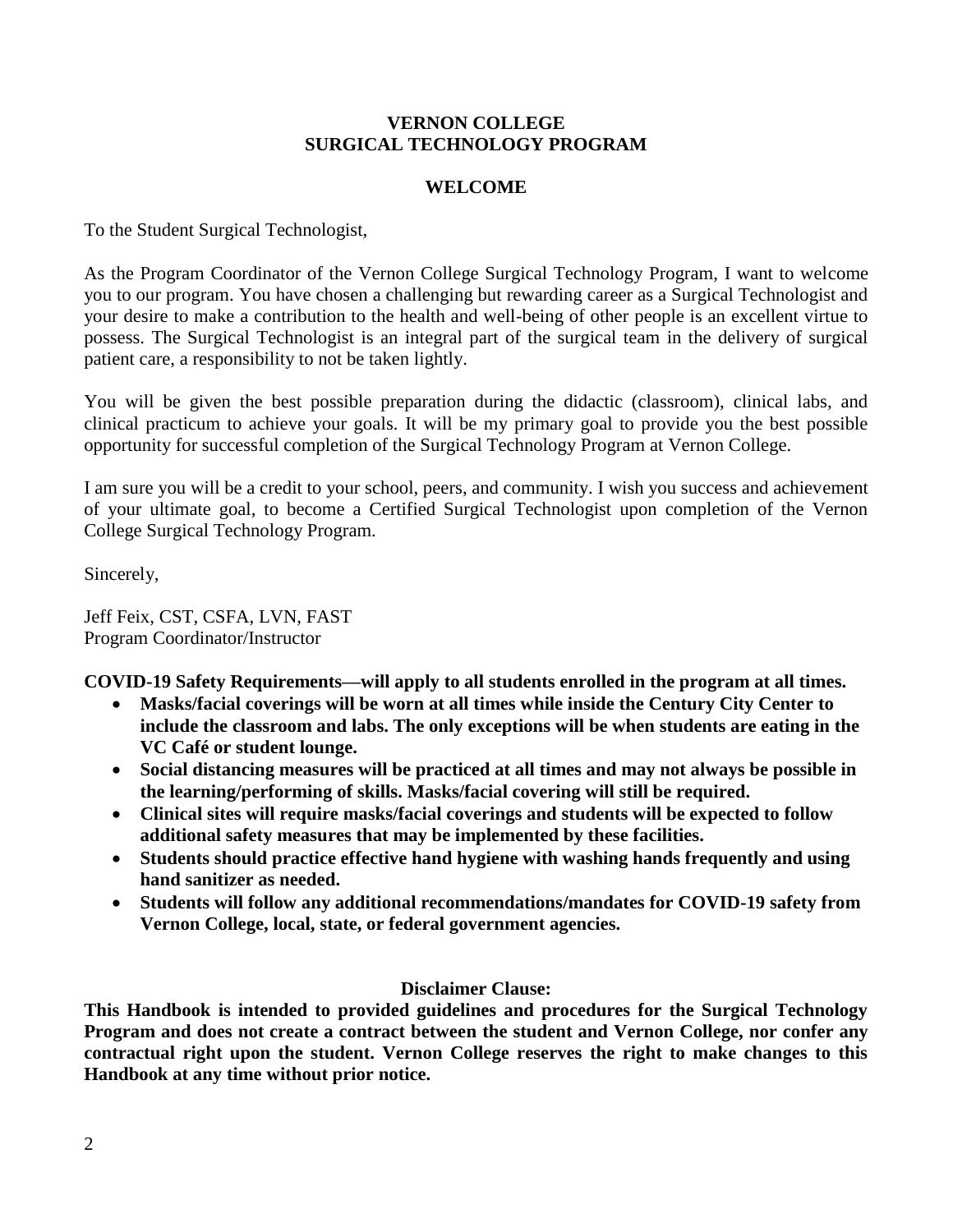#### **Program History:**

The Vernon College Surgical Technology Program began in August 2002. The program is nationally accredited by the Commission on Accreditation of Allied Health Education Programs (CAAHEP). CAAHEP Headquarters are located at 25400 U.S. Highway 19 North, Suite 158, Clearwater, FL 33763. Phone number is 727-210-2350 and web address is [www.caahep.org](http://www.caahep.org/) Annual reports are filed with the Accreditation Review Council on Education in Surgical Technology and Surgical Assisting (ARC/STSA) to demonstrate compliance with programmatic accreditation Standards and Guidelines. The program curriculum is based on  $6<sup>th</sup>$  Edition of the Association of Surgical Technologists (AST) Core Curriculum in Surgical Technology Education. The program has remained versatile in delivering the program curriculum to maintain the strong support from the communities of interest and be responsive to local employer's and clinical site's requirements for students and graduates. Graduates of the program are eligible to sit for the Certified Surgical Technologist (CST) examination administered by the National Board of Surgical Technology and Surgical Technology and Surgical Assisting (NBSTSA). The program curriculum, in addition to being in compliance with the current edition of the AST Core Curriculum in Surgical Technology Education also reflects local employment needs as determined by the program coordinator, administrators, and the advisory committee.

Curriculum is delivered in didactic (classroom), clinical lab skills to include mock surgeries, and clinical practicum at local clinical sites. The majority of clinical sites are located within the city of Wichita Falls with one site located in Vernon, Texas. **Clinical practicum will require travel to clinical site outside the city of Wichita Falls during each semester. Students can expect to occasionally travel up to one hour to and from clinical sites outside of Wichita Falls.**

For completion of the program and graduation the student surgical technologist must successfully complete the didactic section, master the lab skills, and perform a minimum number of clinical cases. The courses must be passed sequentially in order to remain in the program. If a student does not pass a course with a minimum grade of a (C) the student cannot continue in the program and will be withdrawn.

The Vernon College Surgical Technology Program strives to meet or exceed the program outcomes required by the ARC/STSA thresholds for Retention, CST exam participation/pass rate, Job Placement, Graduate Satisfaction, and Employer Satisfaction. These program outcomes and the Surgical Technology Program results will be published on the program webpage on the Vernon College website.

The program enrollment capacity is fifteen (15) students per program year which begins in the Fall semester in August and completion at the conclusion of the following Summer eleven (11) week semester. Employment upon completion of the program is not guaranteed, but job placement assistance is provided. Some graduates can expect to relocate after graduation as local employment opportunities fluctuate year to year.

This handbook contains the courses required and minimum cases for program completion and graduation, program policies and procedures, costs of the program year, program delivery, and other important information for students enrolled in the program. Individual course syllabi and learning outcomes are provided to students in each course and are published on the Vernon College website. Students enrolled in clinical courses are provided additional information to achieve learning outcomes,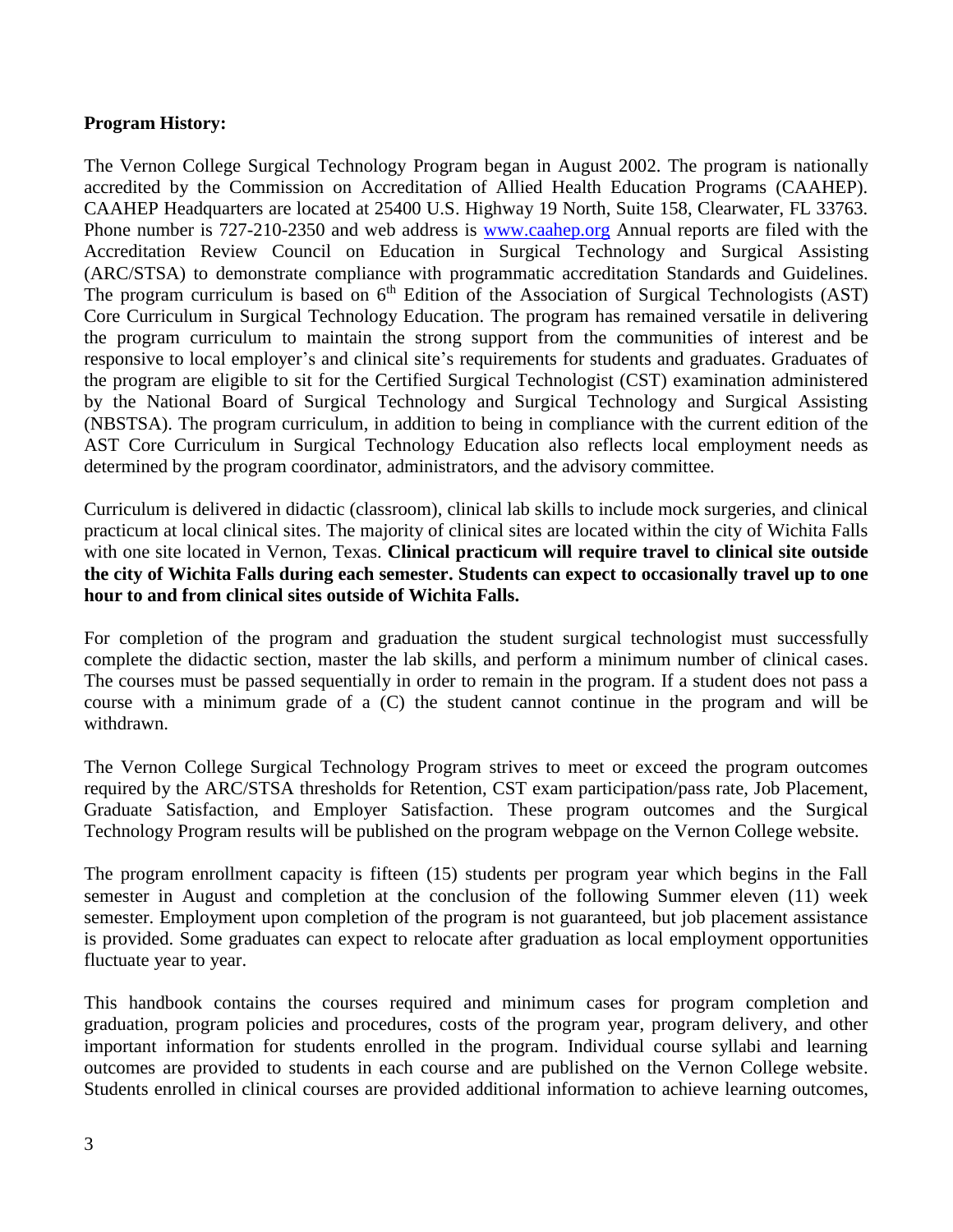professional behaviors and performance expected, forms related to recording clinical cases, and evaluations to determine the clinical grade.

The Vernon College Surgical Technology Program currently offers a Certificate of Completion in Surgical Technology as well as an Associates of Applied Science (AAS) Degree in Surgical Technology. Students meeting the requirements for the AAS degree in Surgical Technology will receive the AAS degree upon completion of the program. Programmatic accreditation requires the AAS degree to be the minimum degree awarded in August 2021. The Certificate of Completion in Surgical Technology will be not be offered after August 2020 and Vernon College will eliminate the Certificate of Completion at that time. Requirements for the AAS Degree are published in the Vernon College Catalog and on the college website.

Program policies and costs associated with the program can change during the program year and students will be notified in writing if any such changes occur. Programmatic accreditation, institutional accreditation, and program advisory committee actions can result in curriculum and/or program delivery modifications. If any modifications are recommended and implemented all students enrolled in the program will be notified in writing and this handbook will be updated to reflect the modifications.

## **Vernon College Goals**:

All Vernon College CTE programs are designed to:

- a) Provide reinforcement, within the occupational setting, of the General Education Core Objectives as adopted and prescribed by the Texas Higher Education Coordinating Board (THECB) and Vernon College. These General Education Core Objectives include:
	- **1) Critical Thinking Skills** to include creative thinking, innovation, inquiry, and analysis, evaluation and synthesis of information**.**
	- **2) Communication Skills** to include effective written, oral, and visual communication.
	- **3) Empirical and Quantitative Skills** to include applications of scientific and mathematical concepts.
	- **4) Teamwork** to include the ability to consider different points of view and to work effectively with others to support a shared purpose or goal.
	- **5) Social Responsibility** to include intercultural competence, civic knowledge, and the ability to engage effectively in regional, national, and global communities.
	- **6) Personal Responsibility** to include the ability to connect choices, actions, and consequences to ethical decision-making.
- b) Provide students with a foundation of specialized knowledge and skills necessary to procure employment in their chosen occupational field. This foundation of specialized knowledge and skills is summarized by the program outcomes listed below.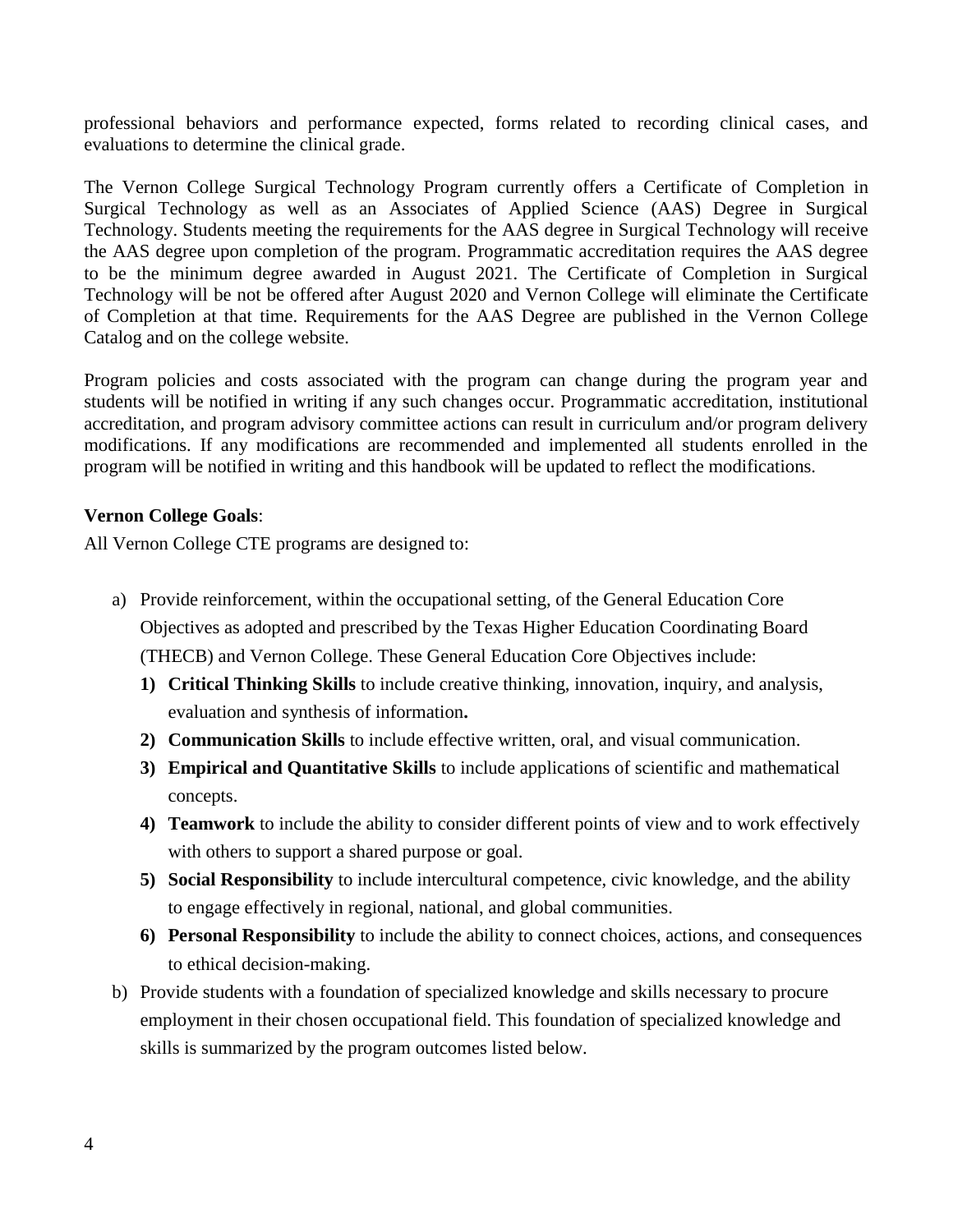#### **Surgical Technology Program Goal:**

The goal of the Vernon College Surgical Technology Program is to prepare students with the skill and knowledge base to gain employment as an entry-level surgical technologist. Competent graduates will be prepared in the cognitive (knowledge), psychomotor (skills), and affective (behavior) learning domains.

## **Program Outcomes**:

Upon successful completion of the **Surgical Technology** program, students will be able to:

- 1) Identify basic surgical instrumentation and demonstrate an understanding of the decontamination/sterilization processes.
- 2) Integrate principles of surgical asepsis in perioperative routines and exhibit a strong surgical conscience.
- 3) Demonstrate a safe and professional level of practice and knowledge in the perioperative routines assumed by the entry level Surgical Technologist to include; patient transportation, positioning, and emergency procedures.
- 4) Apply knowledge and skills of a professional Surgical Technologist to address the biopsychosocial needs of the surgical patient.
- 5) Apply an understanding of the ethical, legal, moral, and medical values related to the patient and the surgical team delivering perioperative care.
- 6) Communicate effectively with patients and the health care team based upon respect for the dignity, cultural diversity, and worth of each person.
- 7) Integrate a comprehensive understanding of anatomy, physiology, medical terminology, pharmacology, and pathophysiology to the role of the entry-level Surgical Technologist.
- 8) Correlate the elements, actions, and use of medications and anesthetic agents utilized during perioperative patient care.
- 9) Perform proficiently and competently as an entry-level Surgical Technologist in the cognitive (knowledge), psychomotor (skills), and affective (behavior) learning domains.
- 10) Demonstrate professional attributes of an entry-level Surgical Technologist consistent with the profession and employer expectations.

Program outcomes are achieved through delivery of the program curriculum and to ensure outcomes are being achieved, various assessment tools are used in the program. Each didactic course, lab skills, and clinical practicum will use assessment tools that are contained in this handbook or course syllabi. The yearly program outcomes are reported to college administration, the program advisory committee, and are included in the Annual Report to the ARC/STSA.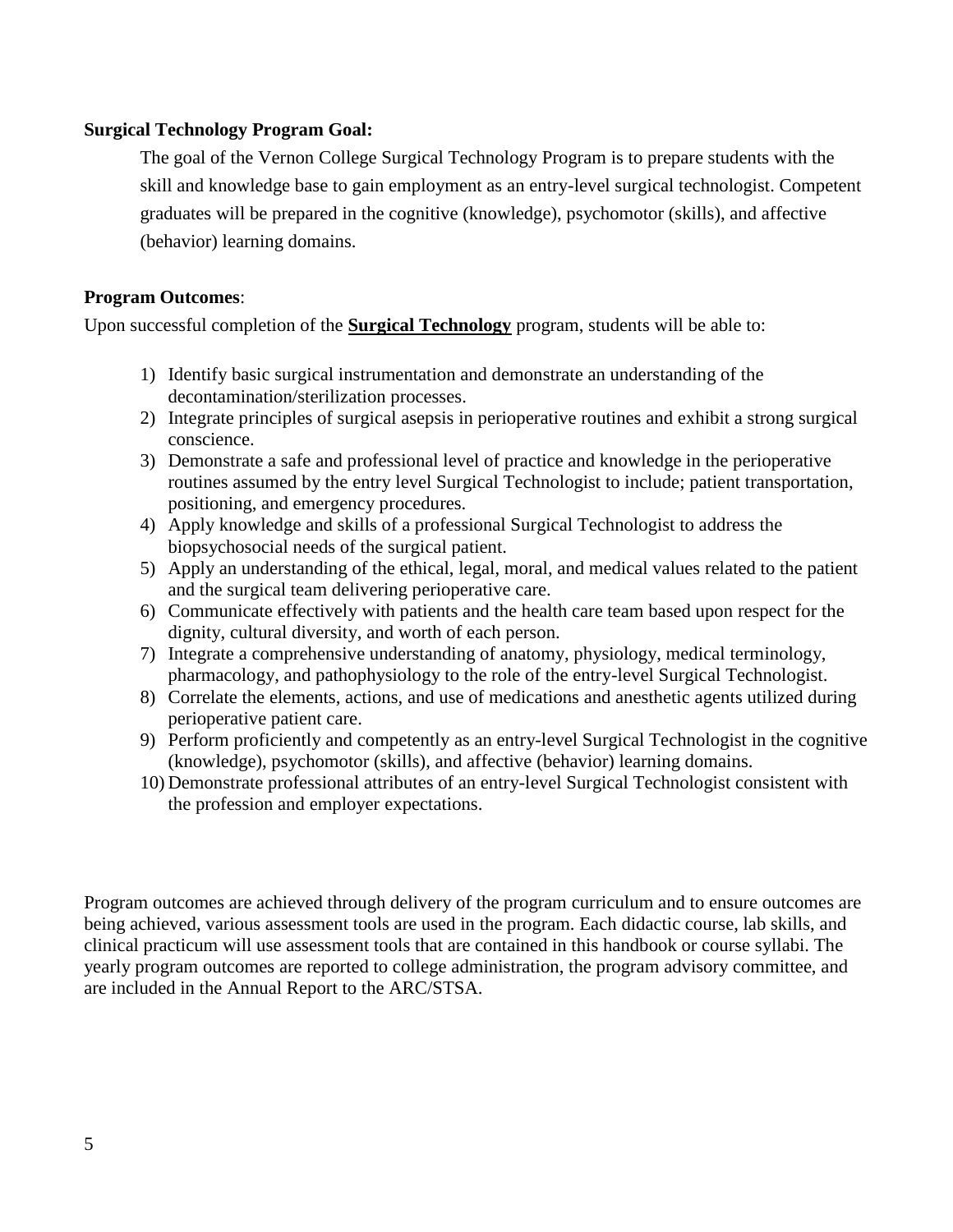#### **Program Content/Delivery Schedule:**

The program is divided into a Fall, Spring and Summer semester format requiring one year to complete after pre-requisite courses have been completed.

| <b>BIOL 2420</b><br>Microbiology                             | T-Th         | <b>Check Biology Schedule</b>                                 |
|--------------------------------------------------------------|--------------|---------------------------------------------------------------|
|                                                              |              |                                                               |
| <b>Fall Semester 1st 8-Week Courses:</b>                     |              |                                                               |
| <b>SRGT 1405</b><br>Intro to Surgical Technology             |              | M-W-F 8:00 am to 11:30 am                                     |
| <b>HPRS 1206</b><br><b>Essentials of Medical Terminology</b> | $M-W$        | $1:00 \text{ pm}$ to<br>$4:00 \text{ pm}$                     |
| Fall Semester 2 <sup>nd</sup> 8-Week Courses:                |              |                                                               |
| <b>SRGT 1409</b><br>Fundamentals of Aseptic Technique M-W    |              | 8:00 am to 5:00 pm                                            |
| <b>SRGT 1160</b><br>Clinical (observation)                   | $\mathbf{F}$ | $6:00$ am to $1:00$ pm                                        |
| <b>Spring Semester 16-Week Courses:</b>                      |              |                                                               |
| <b>SRGT 1560</b><br>Clinical                                 |              | T-W-Th $6:00$ am to 3:30 pm                                   |
| <b>Spring Semester 1st 8-Week Courses:</b>                   |              |                                                               |
| <b>SRGT 1441</b><br><b>Surgical Procedures I</b>             | M            | 7:30 am to 11:30 am                                           |
|                                                              |              | 1:30 pm to $4:00$ pm                                          |
|                                                              | $\mathbf{F}$ | 7:30 am to 11:30 am                                           |
| Spring Semester 2 <sup>nd</sup> 8-Week Courses:              |              |                                                               |
| <b>SRGT 1442</b><br><b>Surgical Procedures II</b>            | M            | 7:30 am to 11:30 am                                           |
|                                                              |              | 1:30 pm to $4:00$ pm                                          |
|                                                              | $\mathbf{F}$ | 7:30 am to 11:30 am                                           |
| <b>Summer Semester 11-Week Courses:</b>                      |              |                                                               |
| <b>SRGT 2660</b><br>Clinical                                 |              | T-W-Th $6:00$ am to 3:30 pm                                   |
| Clinical (Classroom)                                         | M            | 8:30 am to 11:30 am<br>$1:00 \text{ pm}$ to $3:30 \text{ pm}$ |

SRGT courses with a lab component will be given a lab schedule with the course syllabi and semester calendar. All classes and labs will be conducted at the Century City Center and any changes in the above schedule will be provided to the student in a timely manner. Clinical schedules will be posted weekly and it the student's responsibility to check the schedule and attend the correct clinical site at the scheduled time.

Students are assigned one-on-one with a clinical site staff member as their preceptor with the clinical instructor coordinating clinical case assignments. In addition to passing the above program courses, all students must meet the minimum clinical case requirements for completion and graduation.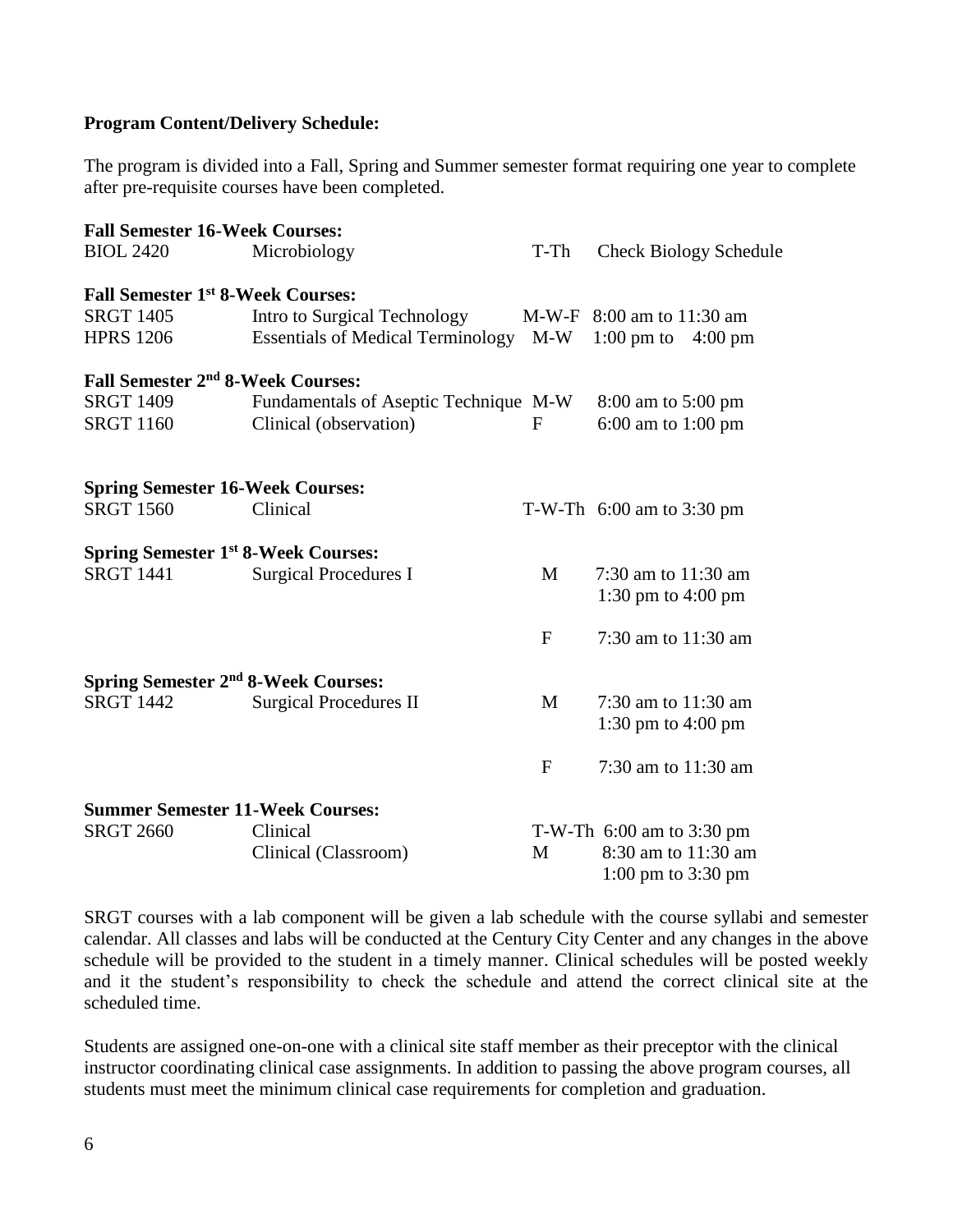## **Minimum Clinical Case Requirements for Graduation:**

Clinical cases will be achieved during the SRGT 1560 and SRGT 2660 clinical practicums. These minimum clinical case requirements are established by programmatic accreditation. The student must meet or surpass the following requirements:

- **Minimum of 120 Total Clinical Cases** (Note: There is no maximum limit and students will participate in more than 120 clinical cases in an average year)
- **General Surgery 30 Cases**—Minimum of 20 in First Scrub Role
- **Surgical Specialties 90 Cases**—Minimum of 60 in First Scrub Role
- With the exception of General Surgery procedures—a maximum of 15 cases in each specialty can be counted towards the 120 total overall.
- Maximum number of Second Scrub Cases that can be applied to the 120 overall total is 10 cases in General Surgery and 30 cases in Specialties for a limit of 40.
- 10 Diagnostic Endoscopy Cases and 5 Vaginal Delivery Cases may be applied toward the Second Scrub case count.
- **Observation Role cases do not count towards the 120 minimum case total minimum** but must be documented and will be recorded by the student.
- Students must perform the first or second scrub role for the clinical case to count towards the minimum clinical case requirements.
- Students are responsible to accurately record; 1) the clinical cases performed on their weekly clinical case log, 2) the surgical specialty, 3) have the clinical preceptor sign the log and mark the role the student performed. This form will be turned in with clinical grade sheet and case study each week.
- The Program Coordinator will be responsible for tracking each student's progress by recording the information from the weekly clinical case log and maintaining a permanent record of the student's overall progress.
- Each student will be provided with an up to date written copy of their overall clinical case count weekly during each clinical practicum. The program coordinator will advise each student on their individual progress in meeting the clinical case requirements for graduation.
- The Program Coordinator/Instructor will coordinate with each clinical site to ensure students are participating in surgical specialties needed to achieve the minimum clinical case total.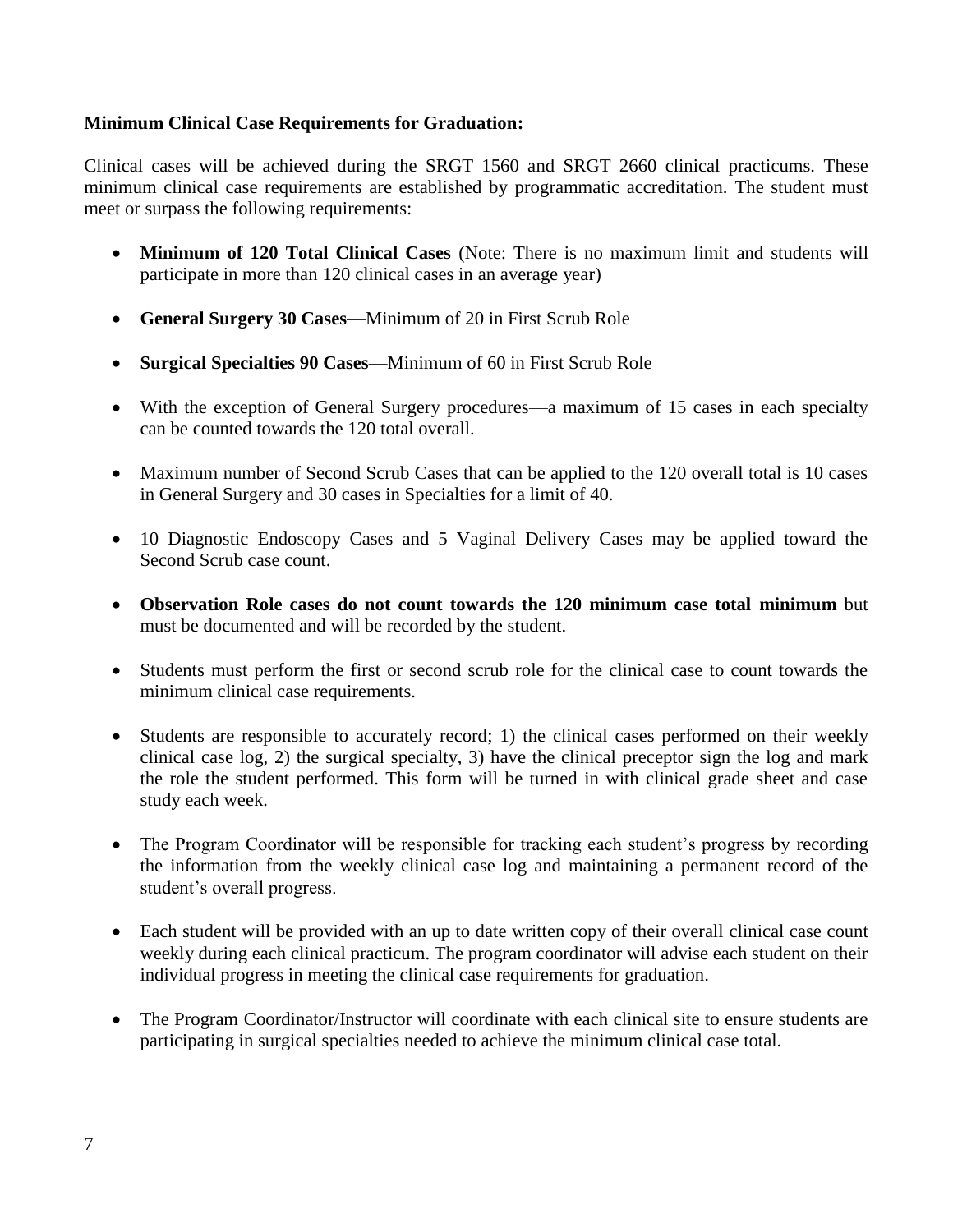The following definitions will be utilized to determine the scrub role performed by the student in each clinical practicum:

## **FIRST SCRUB ROLE**

The student surgical technologist shall perform the following duties during any given surgical procedure with proficiency<sup>\*</sup>. The following list is provided to identify the items that must be completed in order to document a case in the first scrub role. A student not meeting the five criteria below cannot count the case in the first scrub role and the case must be documented in the second scrub role or observation role.

- Verify supplies and equipment needed for the surgical procedure.
- Set up the sterile field with instruments, supplies, equipment, medication(s) and solutions needed for the procedure.
- Perform counts with the circulator prior to the procedure and before the incision is closed.
- Pass instruments and supplies to the sterile surgical team members during the procedure.
- Maintain sterile technique as measured by recognized breaks in technique and demonstrate knowledge of how to correct with appropriate technique.

#### **SECOND SCRUB ROLE**

The second scrub role is defined as the student who is at the sterile field who has not met all criteria for the first scrub role, but actively participates in the surgical procedure in its entirety by completing any of the following:

- Sponging
- Suctioning
- Cutting suture
- Holding retractors
- Manipulating endoscopic camera

#### **OBSERVATION ROLE**

The observation role is defined as the student who is in the operating room performing roles that do not meet the criteria for the first or second scrub role. These observation cases are not to be included in the required case count, but must be documented by the program.

**\*** Proficiency is defined by the preceptor assigned to the student during the surgical procedure. Student proficiency improves as the student performs more surgical procedures in the clinical practicums.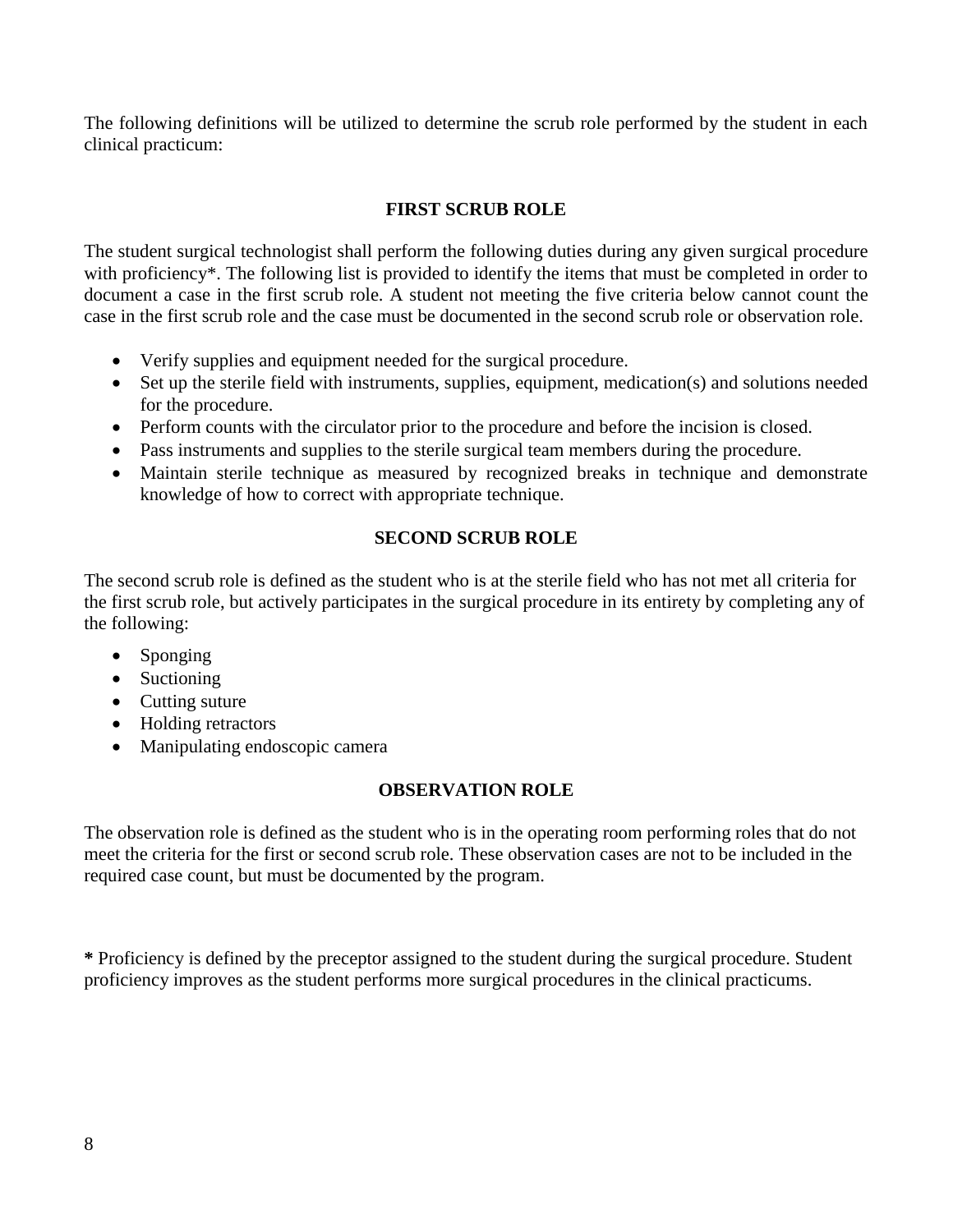#### **Program Cost: The following cost is based on the program year and does not reflect pre-requisite courses and their textbook costs.**

**Fall Semester:** Includes 16-week and 8-week I & II courses—Cost based on county of residency and the student enrolling in all courses required for the semester.

|                                | <b>Wilbarger County Resident</b> | Non-Wilbarger |
|--------------------------------|----------------------------------|---------------|
| Tuition and Fees               | \$3000.00                        | \$3600.00     |
| Textbooks                      | 605.00                           | 605.00        |
| Uniforms $(2)$                 | 80.00                            | 80.00         |
| Lab Jacket                     | 25.00                            | 25.00         |
| AST membership Fee             | 45.00                            | 45.00         |
| <b>Total for Fall Semester</b> | \$3755.00                        | \$4355.00     |

**Spring Semester**: Includes 16-week and 8-week I & II course—based on Non-Wilbarger County Residency Status. Cost based on student enrolling in all courses required for the semester.

| <b>Total for Spring Semester</b> | \$2750.00 | \$3270.00 |
|----------------------------------|-----------|-----------|
| <b>Textbook</b>                  | 150.00    | 150.00    |
| Tuition and Fees                 | \$2600.00 | \$3120.00 |

**Summer Semester:** Includes Summer 11-week course—based on Non-Wilbarger County Residency Status. Special fee included for CST examination preparation and the CST exam administered the last week of the semester.

| Tuition and Fees (Includes CST Exam Special Fee) \$1480.00 |           | \$1720.00 |
|------------------------------------------------------------|-----------|-----------|
| CST Exam Study Guide (Textbook)                            | 75.00     | 75.00     |
| Pin                                                        | 11.50     | 11.50     |
| <b>Total for Summer Semester</b>                           | \$1566.50 | \$1806.50 |
| <b>Total Cost of the Program Year:</b>                     | \$8071.50 | \$9431.50 |

Tuition and fees must be paid by registration payment deadlines. **No Late Registration period exists in the Vernon College schedule.** Textbooks must be purchased before the start of classes in each semester. The above textbook list reflects the current Vernon College Bookstore charges for textbooks required for the ST Program.

All financial aid issues must be resolved prior to registration each semester or the student cannot attend class or clinical; and standing in the program can be jeopardized if the student is not able to attend class due to non-payment of tuition and fees. Current editions of textbooks and study guides must be used during the program.

## **ALL PROGRAM COSTS ARE SUBJECT TO CHANGE AT ANY TIME.**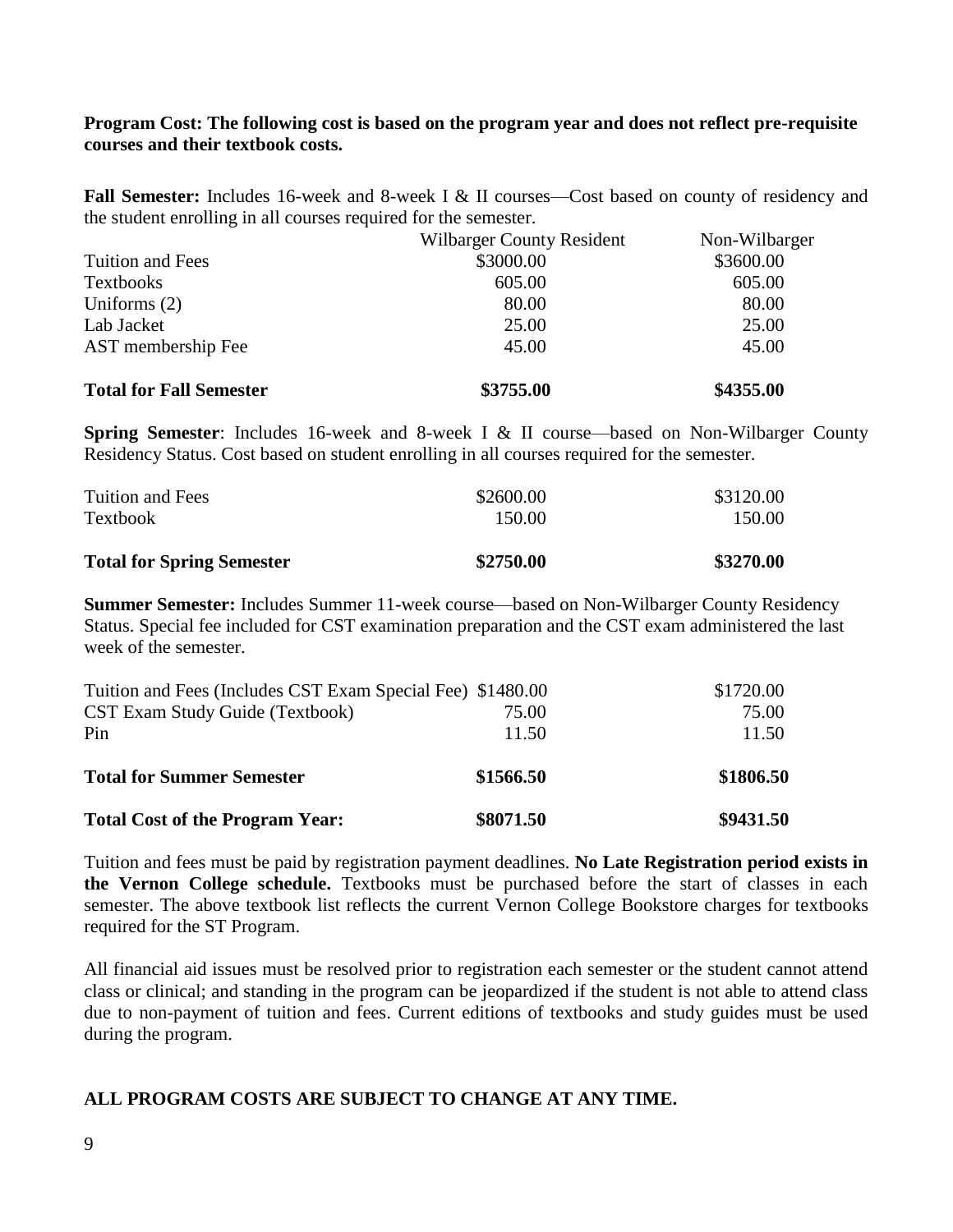#### **Financial Aid and Scholarships:**

Vernon College has a Financial Aid Office located on the Vernon campus and Century City Center to assist students with these matters. The program qualifies for all financial aid and scholarships available to students enrolled full time. Students should always complete the federal financial aid applications, apply for grants, and seek all avenues of state assistance available.

The ST Program has two scholarships dedicated to Surgical Technology students each academic year. In May 2002, the Bonnie Barnard Memorial Scholarship was established at Vernon College. The Cindy Asher Memorial Scholarship was established in May 2011. Both scholarships are awarded by the Surgical Technology Program Scholarship Committee based on financial need. Hardship cases that arise during the academic year may be considered for Barnard and Asher funds by the Surgical Technology Program Scholarship Committee. Funds available for hardship awards will be dependent upon the scholarship fund balances. ST Program scholarship applications are distributed at the July orientation to students accepted into the upcoming academic year.

Surgical Technology Students enrolled in accredited programs qualify for national scholarships from the Association of Surgical Technologists (AST) Foundation, the National Board of Surgical Technology and Surgical Assisting (NBSTSA), and the Accreditation Review Council on Surgical Technology and Surgical Assisting (ARC/STSA). These scholarship applicants are due in February and March annually and require a short essay to be written. The funds are awarded in May and the student receives the funds directly from the awarding entity. The Program Coordinator will provide students more details on these scholarships, the application process, and other important information during the academic year.

## **Program Evaluation and Grading Policy:**

Students will be given a detailed course syllabus and calendar for all courses within the program. The grades in each course will be determined according to the course syllabus. The instructor will verbally read the course calendar and syllabus for each course, each semester to reduce any misunderstanding or confusion about how grades are earned. Clinical practicum packets will be provided to the students at the start of each clinical practicum with syllabi, clinical site schedule, grading system, and final assessment tools.

Written assignments and examinations will be given to evaluate the student's retention of the program curriculum. Courses may contain additional assignments such as term papers or surgical procedure projects to provide re-enforcement of course objectives. Online resources will be used to accompany the textbook. Significant reading is involved to complete assignments and be successful on examinations.

**All assignments not turned in on due date will earn an automatic ten (10) point deduction. If the assignment is late it must be turned in by next scheduled class day or a zero (0) will be given.**  Assignments include written assignments such as homework, term papers, projects, tests, and any other graded project assigned by the instructor(s).

Surgical courses with a lab require the student to pass the written course section and the lab section. The lab grading system is based upon the student's ability to competently perform the tasks necessary to perform as a Surgical Technologist using skill rubrics. If a student cannot pass the minimum skill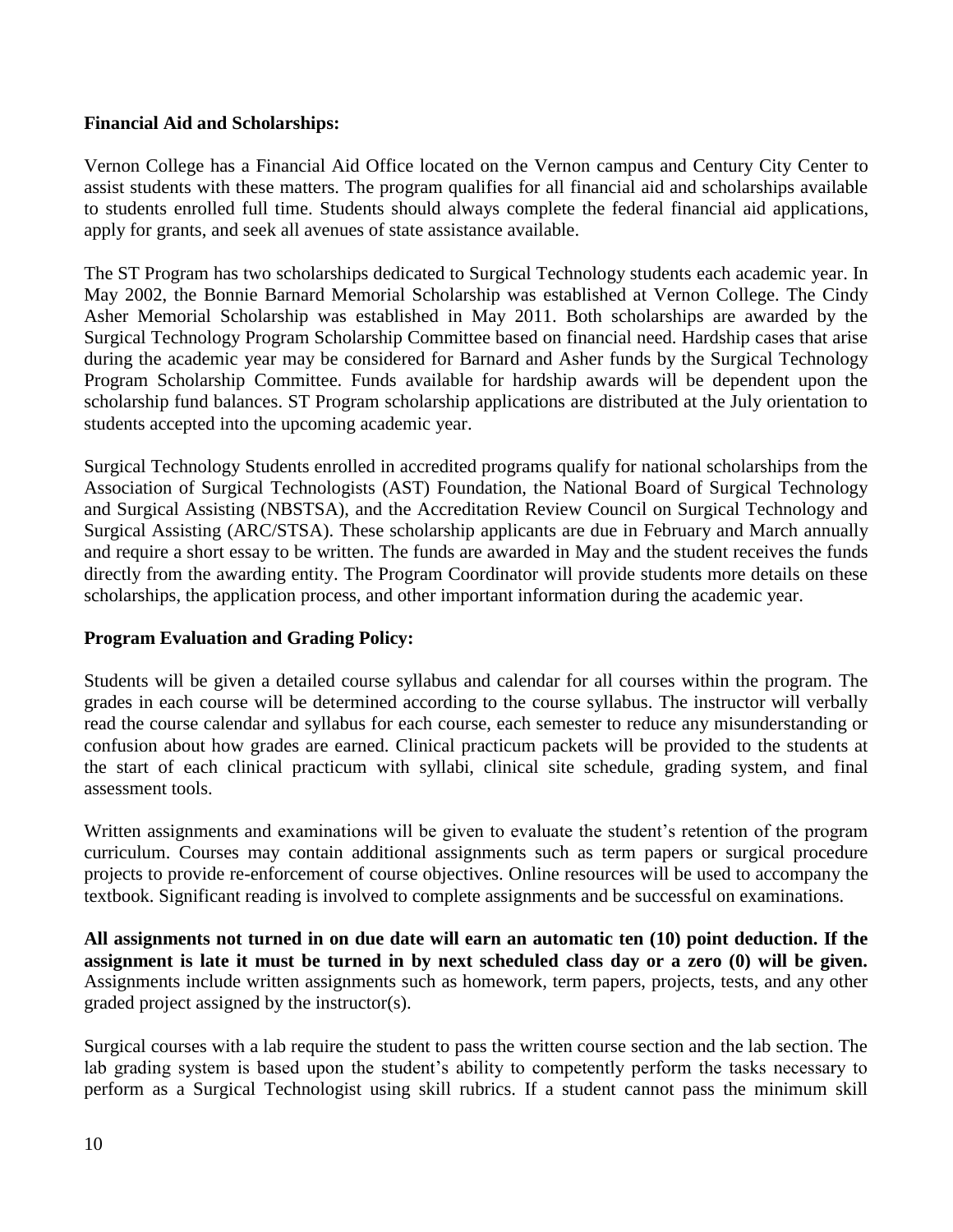requirements for the lab component of the course, a failing grade will be issued. Students will be provided additional lab remediation after normal class/lab/clinical times with the instructor if the student cannot master the lab skills required. The technical skills and sterile technique concepts must be mastered to advance in the course/program. After remediation, if the student cannot pass the lab skills a failing grade will be issued and the student cannot remain enrolled in the program.

Clinical grades are based on student attendance, critical professional behaviors, performance in the role of a ST student, and a written case study each week. The clinical instructor determines the clinical grade from direct observation of student behavior and performance in conjunction with written clinical preceptor evaluations. The grading formula is detailed for each clinical practicum in the clinical packet provided to each student with the course syllabus and clinical schedule.

The Program Coordinator will keep all grades, written tests, and evaluations on file. Students will be regularly informed of their grades and students are encouraged to meet with the Program Coordinator if grades are not meeting the program standards. Failure to meet program minimum grades or performance/behaviors expected in clinical practicum will result in dismissal from the program.

**All grades are the final decision of the instructor; the student has the right to appeal any grade they feel is not fair through the academic grievance policy.** The Academic Grievance Policy is published in the *Vernon College Student Handbook*.

The Microbiology course must be passed with a minimum grade of 70% (C) in the same manner as the surgical technology courses. A Vernon College Biology faculty member will teach this course and students will be provided a course syllabus and course outline with the individual faculty member's evaluation and grading process. This course can be taken before applying to the ST Program and is included in the Fall semester program delivery schedule if it is not taken before applying to the program.

## **Clinical Student Work Policy**

During clinical practicums within the Surgical Technology Program students participate as a member of the surgical team. A clinical instructor or the ST Program Coordinator will be responsible for assigning students with qualified clinical preceptors/staff. Students may NOT be substituted for clinical staff at any time and a clinical staff member must be with the student providing direct one-on-one supervision at all times. Furthermore, as stated in the Vernon College Catalog course descriptions, clinical packets, and this program handbook, all clinical practicums are a NON-PAID work based learning experience for the student.

To be eligible to attend the clinical practicum, the student must:

- Be registered in the appropriate clinical practicum and all tuition and fees paid before the first day of the semester.
- Be current in CPR certification.
- Provide documentation of current immunizations to include the Hepatitis B series.
- Read the Surgical Technology Program Handbook and return signed acknowledgement of receipt form to the program coordinator.
- Adhere to the Surgical Technology Program and clinical facility's policies.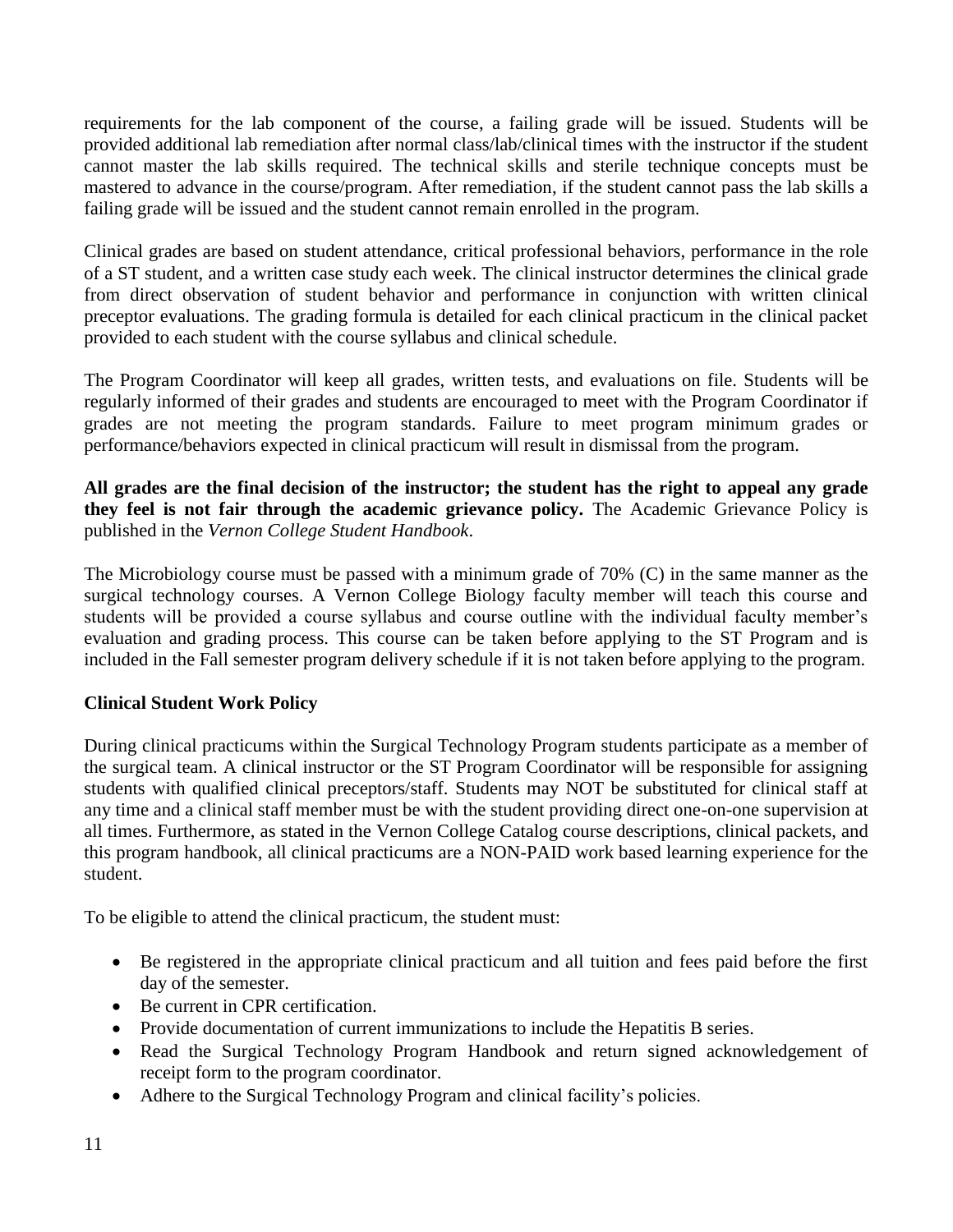#### **Instructor and Student Conferences:**

The Program Coordinator will conduct a one-on-one conference each semester with all students enrolled in the program to assess the student's performance in meeting the program's standards. Students will be responsible for keeping scheduled conference appointments and should remember the conference is provided to aid the student in successful completion of the program requirements.

## **Guidance and Counseling:**

The Program Coordinator is the academic advisor for students enrolled in the Surgical Technology Program. Vernon College also provides guidance and counseling in the Student Services Department. Students enrolled in the program are encouraged to seek guidance and counseling for any issues that may be affecting their educational goals.

#### **Tutoring Center, Library, and Computer Labs:**

Vernon College provides the Tutoring Center with a coordinator to assist students with academic skills or subjects requiring additional assistance. The Tutoring Center provides an opportunity for additional one-on-one instruction for the student to achieve his or her educational goals. Students are encouraged to visit the Tutoring Center, meet the coordinator, and learn about the services available at no charge to the student. These services can prove effective in assisting students during the pre-requisite courses and the general education courses for the AAS degree. The ST Program Faculty is available for individual tutoring for students enrolled in the ST Program. Student success is the key priority for students enrolled at Vernon College and the student should seek out all available options for assistance in achieving course and program outcomes.

Vernon College provides a modern library with a librarian to assist students in their educational goals. Study rooms, reference texts, books, periodicals, and computers with Internet accessed databases are available to currently enrolled students. The student is encouraged to visit the library, meet the librarian, and learn about the services available at no charge to the student.

Computer labs are located in the library and the Allied Health section of Century City Campus. Current Vernon College students have access to these labs and are encouraged to use them as needed. Students can access the Internet for registration, checking college e-mails, researching or writing assignments, etc.

#### **Inclement Weather Policy:**

During winter weather conditions the program coordinator may determine if the clinical day is cancelled prior to the college announcing a closure due to weather. Student safety is the priority and the program coordinator will notify students of any clinical day being cancelled. Students should be advised of weather conditions and adjust time schedule, to ensure timely and safe arrival for clinical practicum in adverse weather when clinical is not cancelled. All classroom and lab activities at the Century City Center will be cancelled if Vernon College closes due to weather conditions.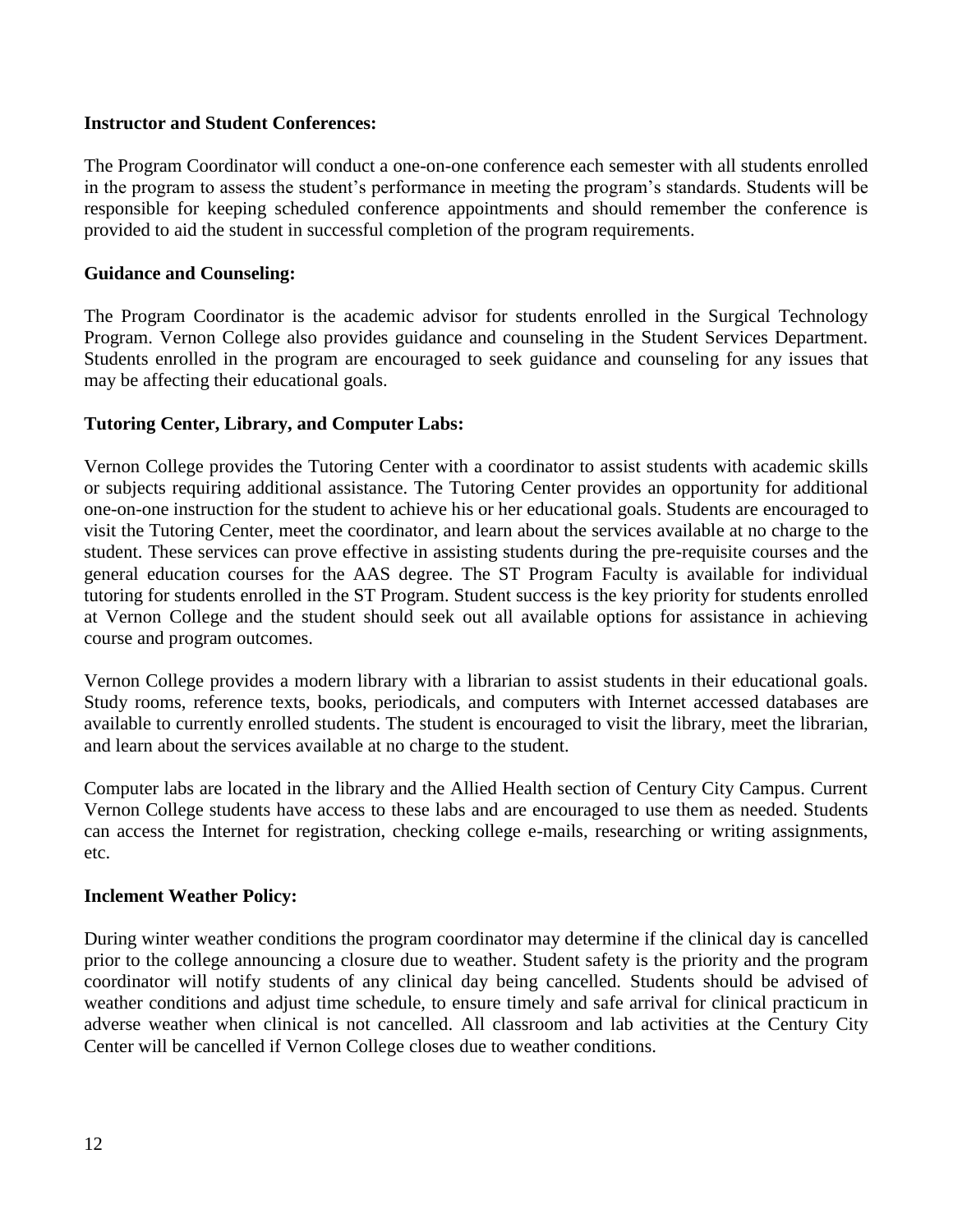## **Program Attendance Policy:**

The Surgical Technology Program has a challenging curriculum and significant sections of materials are delivered each day. The program requires a commitment by the student to be in attendance in order to be successful in completing the program.

Attendance requirements are equivalent to those imposed upon employees in business and industry. Prompt attendance in all classes, lectures, labs, and clinical assignments is expected of the student. The Program Coordinator will keep attendance and all absences and any tardy will be recorded. Vernon College and the Surgical Technology Program believes that learning cannot take place if the student is not in attendance. Therefore, the student must be in attendance.

# **THE RESPONSIBILITY OF ATTENDANCE LIES WITH THE STUDENT**

#### **Classroom Absences:**

No more than two (2) classroom sessions can be missed per semester.

#### **Clinical Absences:**

No more than three (3) clinical sessions can be missed per semester. Note: The Fall SRGT 1160 Clinical Practicum is eight (8) weeks in length. Clinical grading system requires attendance and more than one (1) absence in the Fall SRGT 1160 Clinical Practicum will result in the student failing the course.

If absent for more than two consecutive classroom or clinical days due to illness, the student must present a written statement from a physician before returning to class or clinical for physical clearance. Failure to comply with the attendance policy will result in the student being issued demerits and could result in being administratively withdrawn from the program.

## **Exemptions:**

Absences due to jury duty, military duty, school sanctioned activities, subpoena, job-related exams, job interviews, bereavement leave, job orientations, and professional conferences are exempt and do not count against attendance. Written documentation may be required to receive an exemption and exemptions not listed will be awarded at the discretion of the Program Coordinator.

Students who are absent during clinical must notify the Program Coordinator before clinical duty time. Students should never leave class or clinical without notifying the Program Coordinator.

## **Tardiness:**

Students not in class at scheduled start time, leaving class early, not being dressed in proper attire in clinical at scheduled duty time, and leaving clinical early will constitute a tardy. If the student is more than two (2) hours late for class, it will count as an absence. If the student is more than one (1) hour late for clinical, it will count as an absence. Excessive tardiness will result in the student being counseled, issued demerits, and possible dismissal from the program.

The Program Coordinator will document and record any tardy in the attendance record.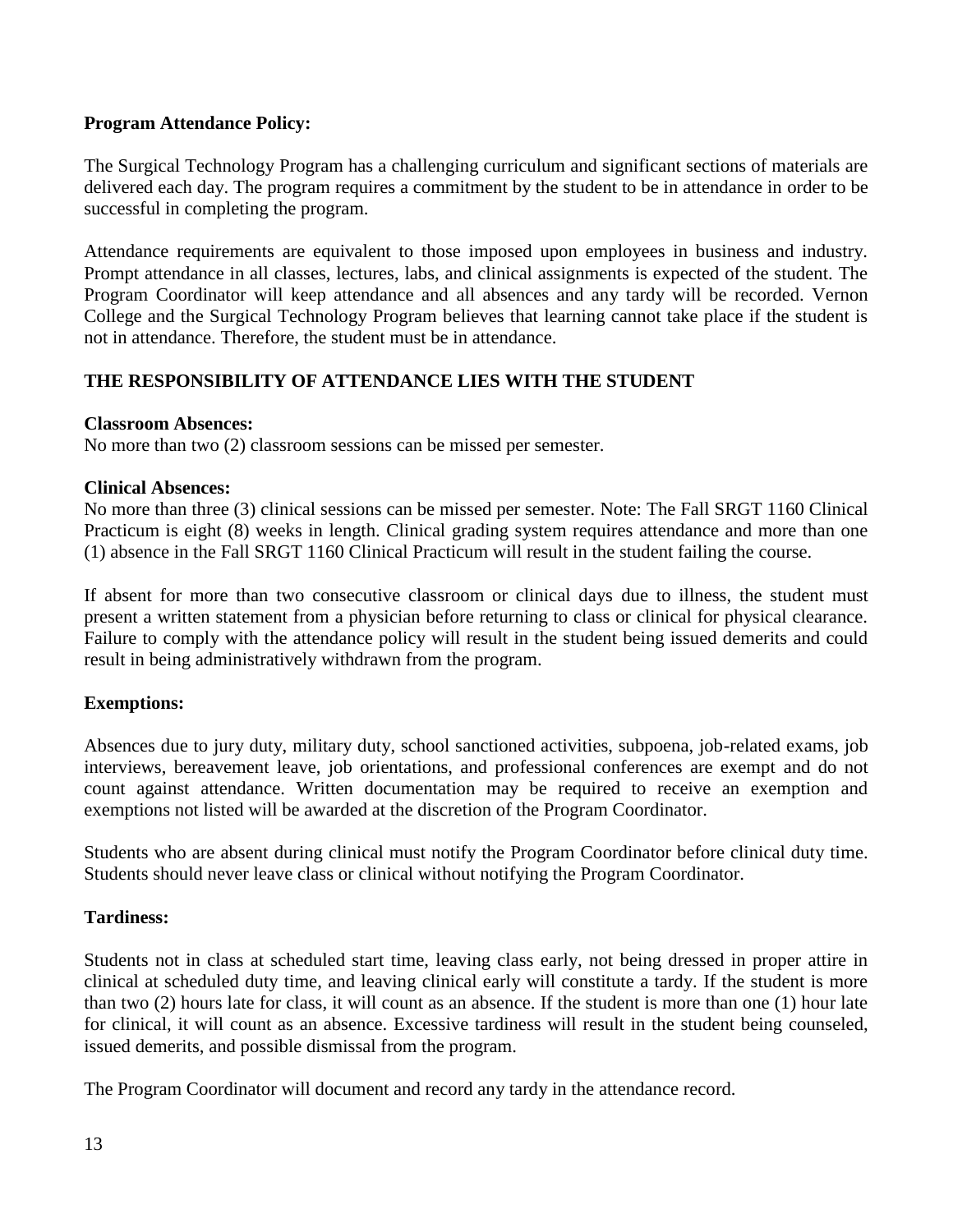## **Association of Surgical Technologists (AST)**

All students are required to join AST during the first semester of the program. The student will be required to pay \$45 to AST for a one-year student membership and provide the Program Coordinator a copy of the AST membership card. Students must be a member of AST and provide a copy of the AST membership card to the ST Program Coordinator the first class day in December of the Fall semester.

AST is the only national professional organization that is dedicated to being an advocate of the Surgical Technologists. AST offers members the following benefits:

- The monthly publication, *The Surgical Technologist,* provides articles related to Surgical Technology and related organizations, Continuing Education Units (CEU) articles, job opportunities, and the monthly CEU articles are incorporated into courses of the program.
- Providing continuing education by offering national specialty forums throughout the year and a national conference each May for members to attend educational sessions, view the latest technology in surgical procedures, network with fellow members from across the country and meet recruiters from potential employers.
- AST maintains a record of CEU's earned and provides an annual statement to the member and the certification provider making renewal of the CST credential streamlined for the member.
- AST represents Surgical Technologists in legislative activities to protect the profession and seek recognition of the role played in the operating room.
- AST represents Surgical Technologists in employment by providing support in lobbying employers for better pay and working conditions.
- AST maintains a website, [www.ast.org,](http://www.ast.org/) which provides an online university for CEU's, employment opportunities, and information about the profession and organization as well as links to related organizations.
- Members receive a discount at AST sponsored events and a discount on the certification exam for Surgical Technologists.

# **AST Honor Society:**

Students from each graduating class can be nominated for the AST Honor Society if they meet the following requirements:

- An overall GPA of 3.75 or higher
- Program attendance of 95% or better
- Good student conduct with no disciplinary action
- Be a member of AST.

AST Honor Society Inductees receive a certificate of recognition, an AST Honor Society Pin, and are recognized in the AST monthly magazine, *The Surgical Technologist.* In addition, the inductees receive additional scholarship opportunities from the AST Foundation to further their education in Surgical Technology and Surgical Assisting.

The Program Coordinator is responsible for nominating the students, AST determines if the student meets eligibility, and the induction into the AST Honor Society is performed at the pinning ceremony.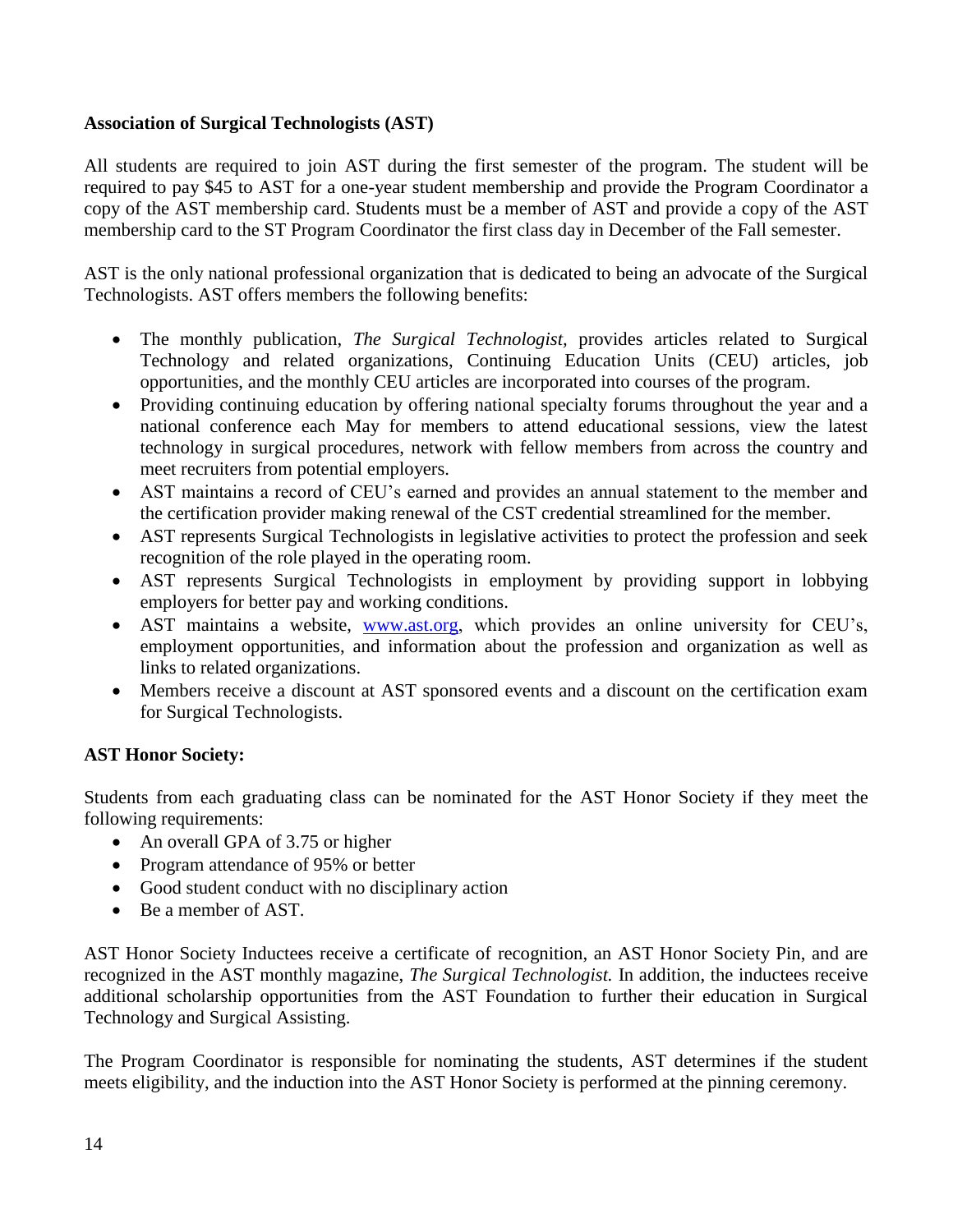#### **Texas State Assembly of AST, Inc.:**

The Texas State Assembly of AST, Inc. is the state branch of AST and members of AST who reside in the state of Texas are automatically members. TxSA conducts continuing education workshops throughout the year in different locations to provide Texas CST's the opportunity to earn CEU's necessary for certification renewal. Information about the activities of the organization can be found on their website, [www.texasstateassembly.org.](http://www.texasstateassembly.org/)

**Program students are required to attend the Texas State Assembly Annual Business Meeting and Elections held in Fort Worth, Texas the first weekend of March during the Spring semester. This educational workshop/business meeting will require attendance from 7:30 am to 6:00 pm on Saturday and from 7:45 am to 1:00 pm on Sunday. Attendance is MANDATORY.** 

#### **National Certification Examination:**

Students will sit for the National Board of Surgical Technology and Surgical Assisting (NBSTSA) Certified Surgical Technologists (CST) examination the week of the August graduation date. The CST exam is required by programmatic accreditation standards as an outcomes measurement tool for program curriculum delivery. The CST credential is also required by Texas law to practice as a Surgical Technologist after graduation from an accredited educational program.

Passing the CST exam demonstrates entry-level skills and knowledge necessary to practice surgical technology and become employed upon graduation. A special fee is added to the student's Summer semester tuition/fees for the CST exam fee, CST Exam Study Guide, and two (2) Self-Assessment Examinations (SAE) fee. The SAE is a practice certification exam and two different versions will be given prior to the actual CST exam.

Students must adhere to the following procedure in regards to the national certification examination.

- 1. Students will complete the NBSTSA certification examination application and provide a passport photo by the posted deadline.
- 2. The Program Coordinator will submit the application with the appropriate fees and supporting documentation that the student is eligible to sit for the examination.
- 3. The NBSTSA will notify the Vernon College Testing Center Proctor that the eligibility requirements have been met and the student will then sit for the CST examination on the posted testing date.
- **4. Results of the CST examination will not be released to the student or program until after the August graduation date as this is considered a pre-graduate test.**

The Program Coordinator will notify the NBSTSA on the graduation date with the required documentation of the students who have officially graduated. Results are provided to the Program Coordinator by E-mail, who then notifies the students of the results of their individual exam score.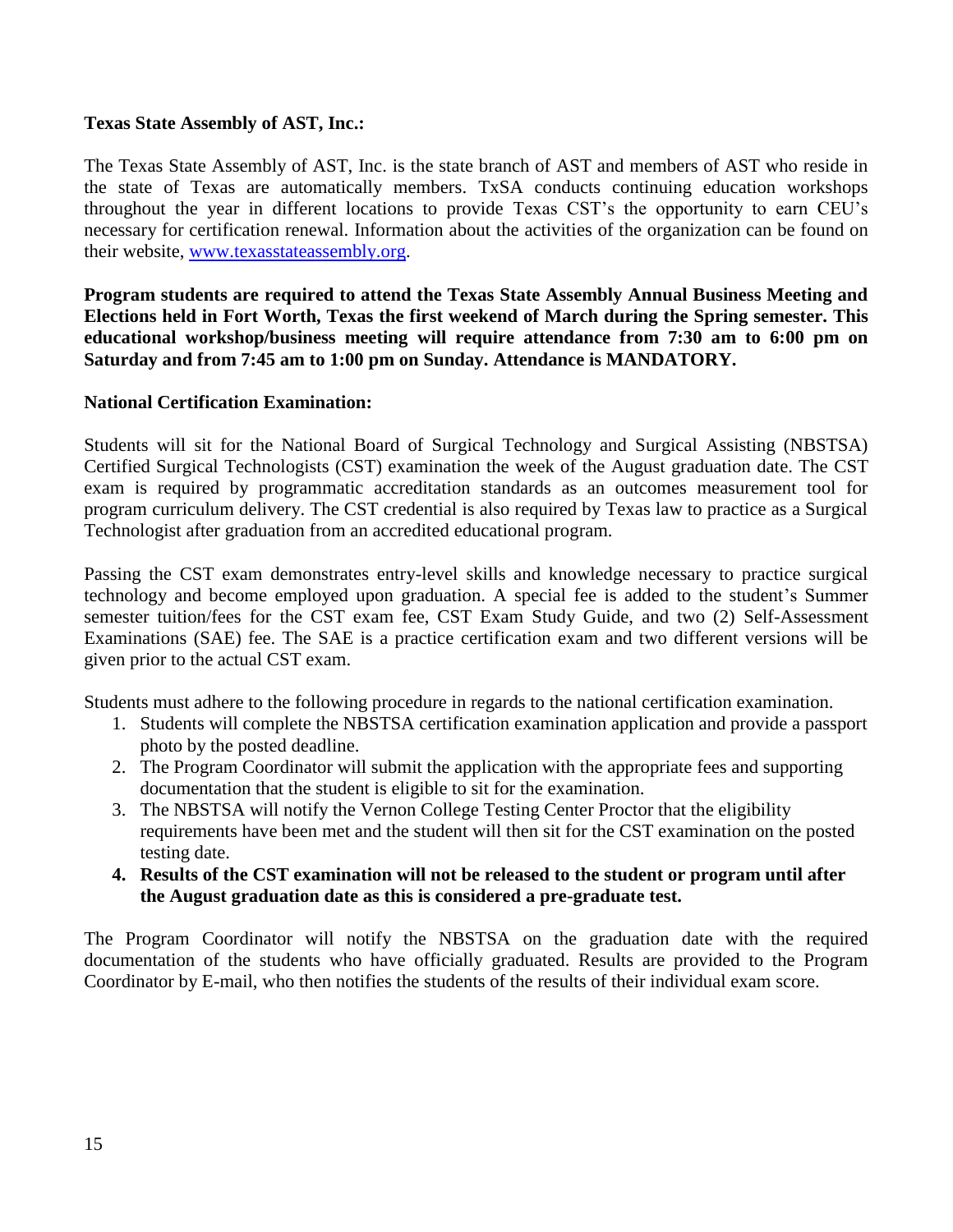## **Program Honors:**

#### **Surgical Technology Program Student of the Year:**

Awarded to the student who excels in both academic and clinical skills, has excellent attendance and demonstrates professional behavior and team concepts.

#### **Perfect Attendance:**

Awarded to the student(s) that maintained perfect attendance throughout the classroom, lab, and clinical components of the program.

#### **Clinical Student of the Yea**r:

Awarded to the student who demonstrates excellent clinical skills, professional behavior, and team concepts in the clinical practicums above and beyond the expectations of a student surgical technologist.

#### **STSA Student of the Year:**

Awarded to the student who excels in the program, has excellent attendance, professional behavior, and demonstrates exemplary leadership in the student association activities.

#### **Surgical Technology Student Association (STSA):**

The STSA is a voluntary student organization composed of students currently enrolled in the Surgical Technology Program and the Faculty Advisor. The purpose of this association is to establish and promote an atmosphere conducive to optimum learning and career preparation based on a sense of tradition, camaraderie, and teamwork encompassing all students currently enrolled in the Surgical Technology Program.

STSA officers are nominated and elected by the members and include a President, Vice-President, Secretary, Treasurer, and Historian. All meetings of the STSA will be held at the CCC campus of Vernon College. The Program Coordinator is the Faculty Advisor.

Goals of the STSA include performing community service activities, supporting fellow student organizations, and fundraising to attend AST sponsored educational workshops/conferences. Annual dues for membership are \$10.

#### **Graduation:**

The student is eligible for graduation upon successful completion of the program requirements for graduation. Students will be responsible to complete the Application for Graduation in the summer semester during the month of June. Failure to apply for graduation will result in the surgical technology student being unable to complete the program requirements for graduation.

A pinning ceremony is conducted in August, after completion of the summer semester in Wichita Falls to honor graduates of the program. Students will purchase the pins from the Vernon College Bookstore in Wichita Falls during the summer semester of the program. Attendance is mandatory for the pinning ceremony and is the last requirement for graduation and completion of the program.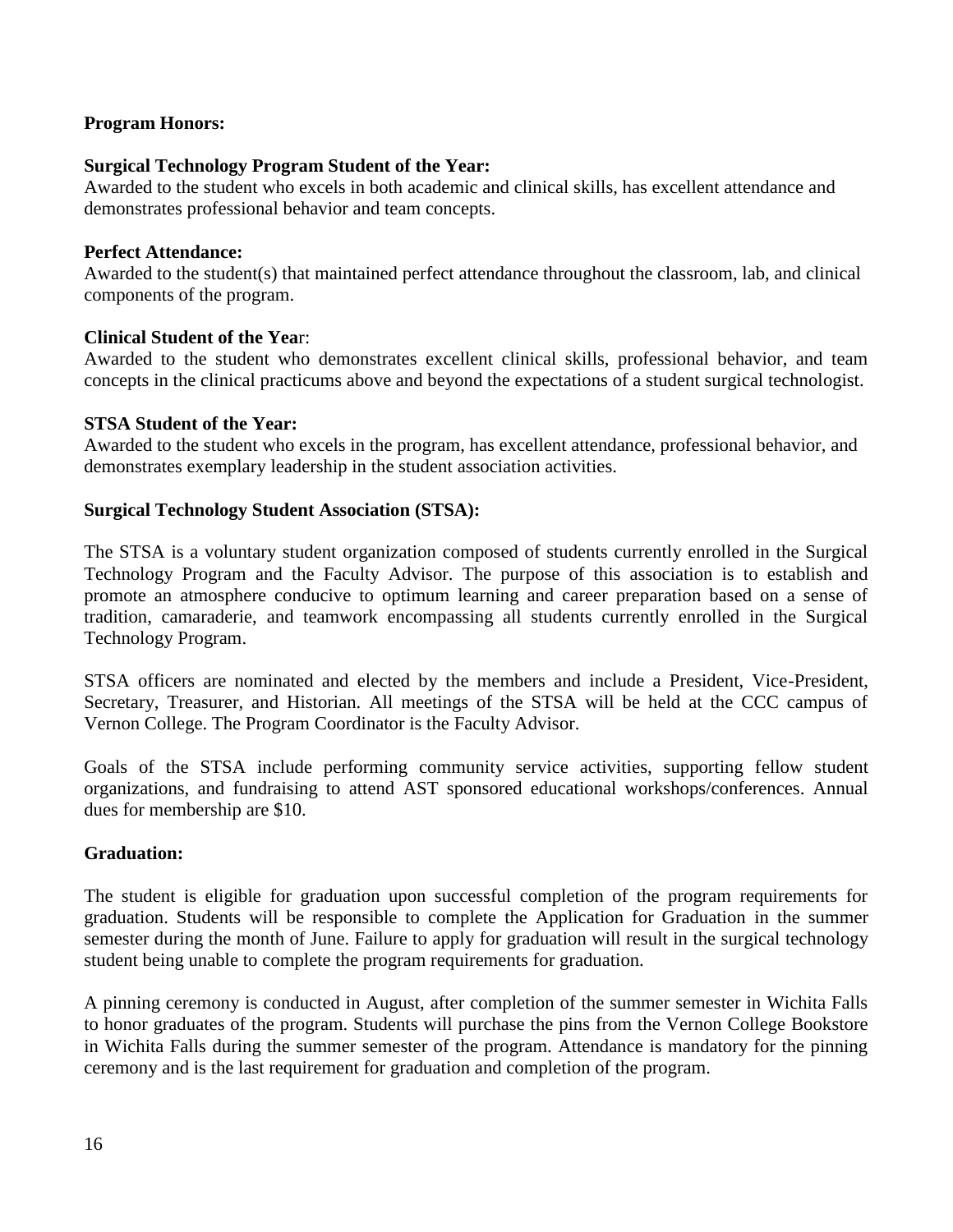## **Program Standards of Conduct:**

- 1. It is the responsibility of the student to maintain a friendly but dignified relationship with patients and clinical staff. **Constructive criticism should be accepted as a basis for selfimprovement.**
- 2. The student must recognize his/her responsibility for the correct and careful use of the school/hospital property and the patient's personal possessions.
- 3. Students will maintain patient confidentiality at all times and refrain from discussing his/her condition or personal problems, except with authorized faculty and surgical staff.
- 4. Students should adhere to a strict surgical conscious and practice the patient first approach to surgical patient care.
- 5. Broken, damaged, or lost property resulting from the student's negligence may be charged at a cost to him/her by the hospital and/or the school.
- 6. Students should refrain from visiting patients, unless they are a relative, and then not during school hours or in program uniform.
- 7. Alcohol or drug use at any time, in any degree, will not be tolerated and will result in immediate dismissal from the program.
- 8. The student must abide by the program's written dress code, while on campus and in the clinical area.
- 9. When the student desires to meet with the Program Coordinator, an appointment should be made, and if unable to maintain the appointment, then the student should cancel prior to the appointment time as soon as time allows.
- 10. Student conduct at all times should reflect the professional demeanor required of Surgical Technologists.
- 11. The AST Code of Ethics for Surgical Technologists should be kept in mind as a guide for conduct at all times.

## **AST Code of Ethics for Surgical Technologists:**

- 1. To maintain the highest standards of professional conduct and patient care.
- 2. To hold in confidence, with respect to patient's beliefs, all personal matters.
- 3. To respect and protect the patient's legal and moral rights to quality patient care.
- 4. To not knowingly cause injury or any injustice to those entrusted to our care.
- 5. To work with fellow technologists and other professional health care groups to promote harmony and unity for better patient care.
- 6. To always follow the principles of asepsis.
- 7. To maintain a high degree of efficiency through continuing education.
- 8. To maintain practice skills willingly, with pride and dignity, and full regard to limitations.
- 9. To report any unethical conduct or practice to the proper authority.
- 10. To adhere to the code of ethics at all times in relationship to all members of the health care team.

## **AST Standards of Practice:**

- 1. Teamwork is essential for preoperative patient care and is contingent upon interpersonal skills.
- 2. Preoperative planning and preparation for surgical interventions are individualized to meet the needs of each patient and his/her surgeon.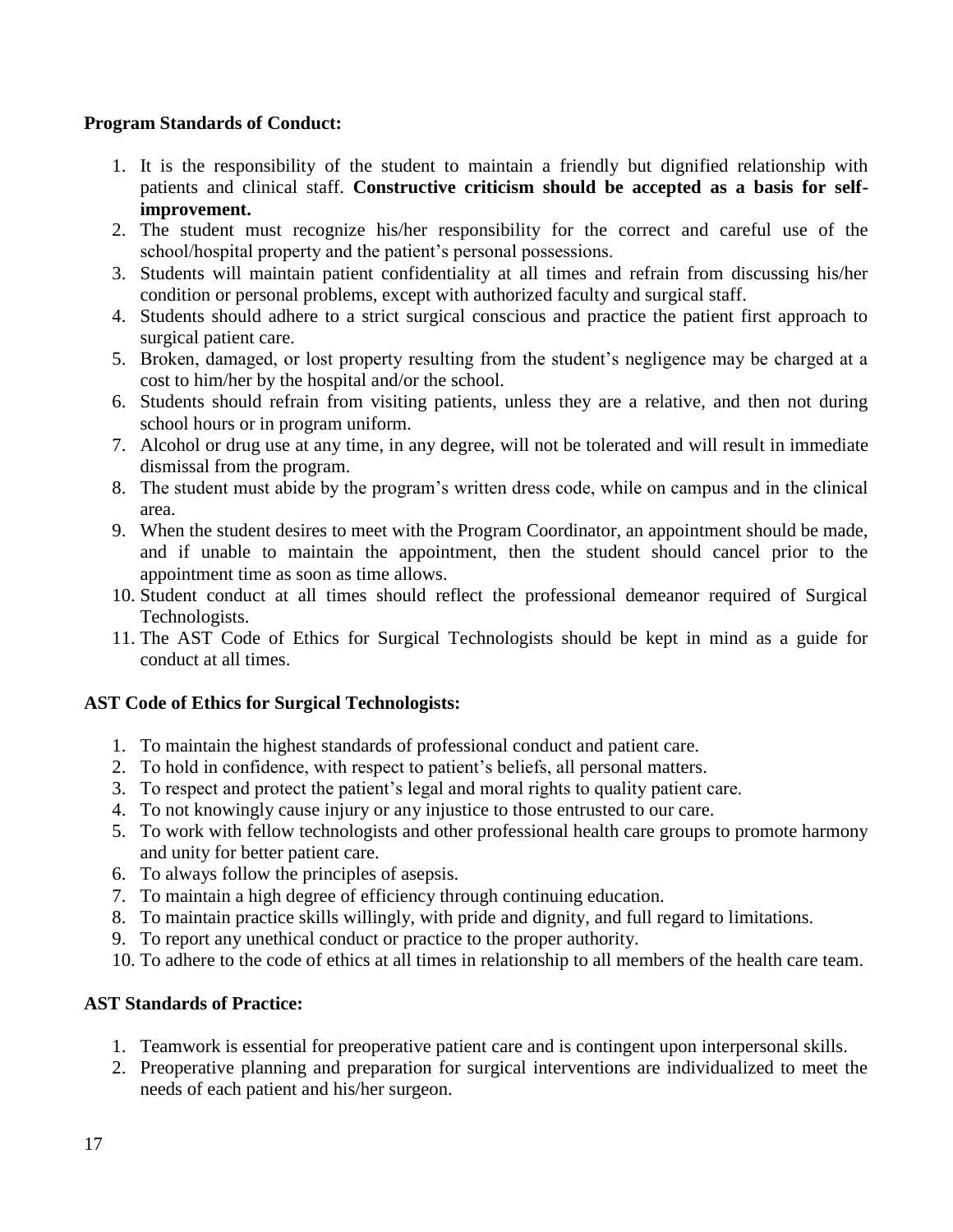- 3. The preparation of the surgical suite/clinical area and all supplies and equipment will ensure environmental safety for the patient and personnel.
- 4. Application of basic and current knowledge is necessary for proficient performance of assigned functions.
- 5. Each patient's right to privacy, dignity, safety, and comfort are respected and protected.
- 6. Every patient is entitled to the same application of aseptic techniques within the physical facilities.

Violations of the Program Standards of Conduct, AST Code of Ethics, and AST Standards of Practice are considered to be extremely serious. At the Program Coordinator and/or clinical instructor's discretion, the student may be removed from the clinical site immediately. Such a violation(s) will result in the student being issued demerits and/or administratively withdrawn from the program depending upon the severity of the violation.

## **Student Health Policy:**

It is **highly recommended** all students be actively enrolled in a health insurance plan and have a personal physician for treatment of illnesses, accidents or injuries. While safety training and practices are employed during the program, a student can potentially suffer a needle stick or "sharps" injury during the program year. Clinical sites will provide testing of the surgical patient to ensure no communicable diseases are present in the patient. Testing to determine if the student contacted a communicable disease will be at the STUDENT'S expense. Vernon College and student liability insurance does not provide coverage or payment for this testing.

Sharps injuries and exposure to patient body fluids through splashes can occur but are not common. It is **highly recommended** all students maintain a health insurance policy for general health/wellness and in the rare occasion when a clinical injury occurs.

## **All students:**

- 1. Must prove evidence of good health, by submitting a completed physical form contained in the application packet before the Fall semester start.
- 2. Submit evidence of current immunizations including program and college required immunizations.
- 3. Must be able to lift 25 to 35 pounds without restrictions.
- 4. Must be able to stand for extended periods of time.
- 5. Must not be infected with any infectious diseases, which could be transmitted to patients.
- 6. Must be able to meet the following physical demands; bending, walking, standing, lifting, carrying, pushing, and handling equipment, supplies or patients exceeding 25 pounds.
- 7. Must be able to tolerate environmental temperatures in the 60 degree Fahrenheit range.
- 8. Must begin the Hepatitis B (HBV) vaccination series before the student can attend the clinical practicum. The student must begin the injections started before Fall semester registration and provide documentation to the ST Program Coordinator.
- 9. If you know that you have an impaired immune system for whatever reason, you should discuss with your personal physician whether this program can put you at risk of acquiring or experiencing serious complications of an infectious disease. It is also your ethical duty to report any immune system impairment to the ST Program Coordinator due to potential student, patient, or instructor impact on your disease process or their health.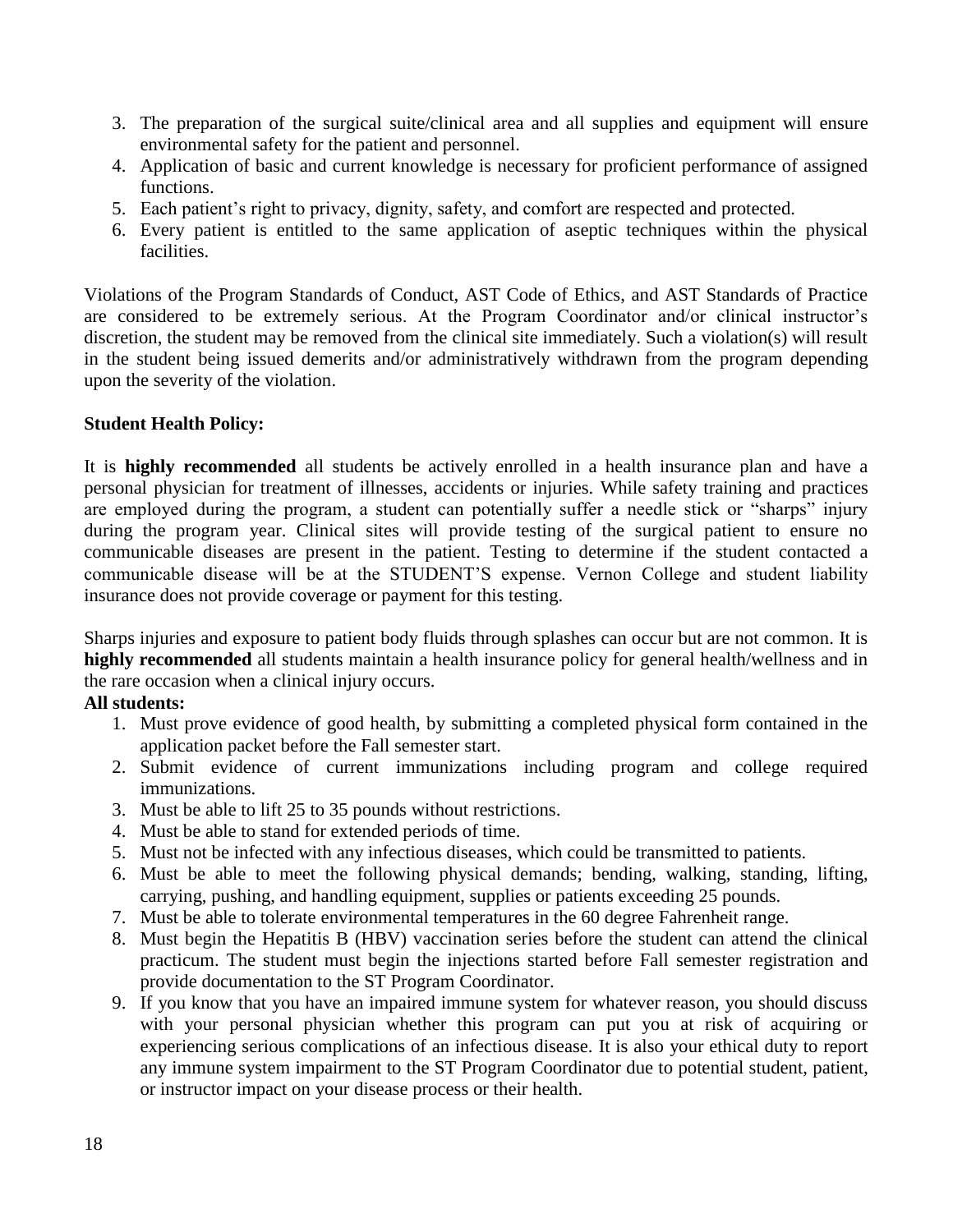- 10. Must not have any open lesions on hands or arms, such as psoriasis or dermatitis. This prevents not only participation in clinical practicums but also employment as a CST.
- 11. Will not be permitted to scrub in the clinical practicum if open cuts, sores, or any break in the skin of the hands and arms exists.

## **Pregnancy:**

- 1. There are certain dangers associated with working in surgery while pregnant, such as exposure to radiation and anesthetic gases, and standing for extended periods of time.
- 2. To protect the student and fetus from these dangers, the student must notify the Program Coordinator in writing at the earliest possible date.
- 3. The student must obtain a "release to work" from their personal physician to provide proper individual guidelines during the pregnancy and ensure the safety and fetus.
- 4. It is the student's responsibility to inform their clinical preceptor and charge nurse that they are pregnant and should not be in any procedures in which x-ray or any radiation will be used.
- 5. Pregnancy severely restricts the student's ability to complete the clinical requirements of the program. The student should seek guidance from the Program Coordinator and Student Services should pregnancy occur during the program.
- 6. The student may decide to withdraw from the program and not have it reflect negatively on their readmission to the program.
- 7. Failure to notify the Program Coordinator of pregnancy will result in administrative withdrawal from the program.

#### **Latex Hypersensitivity (Allergy) Policy:**

Latex hypersensitivity (allergy to latex products) is a risk of health care workers, and can be lifethreatening in severe cases. Latex products are used extensively in surgery and in this program. Latex hypersensitivity increases with continued exposure to latex products and individuals who have hypersensitivity frequently experience contact dermatitis, itching, open and weeping lesions, and difficulty breathing. The ST Program makes every effort to use latex free supplies when economically feasible.

If a student has a known latex allergy, the student must notify the Program Coordinator immediately and should seriously consider the health risks involved of being exposed to latex on a daily basis in this program. Students with a known latex hypersensitivity that elect to remain in the program must provide written guidelines from their personal physician concerning the level of safe latex exposure. Students who develop a latex hypersensitivity during the course of the program will be held accountable to the same guidelines as a student with a known hypersensitivity. Vernon College and the Surgical Technology Program are **NOT** responsible for **ANY** health problems related to a student who has a known latex hypersensitivity or who develops a latex hypersensitivity during the course of the program and elects to remain in the program.

#### **Program Dress Code:**

All students will abide by the Vernon College dress code standards for all classes while on campus. Program uniforms will be required for lab sections of surgical courses and may be required for the campus classroom if class is held in conjunction with a lab.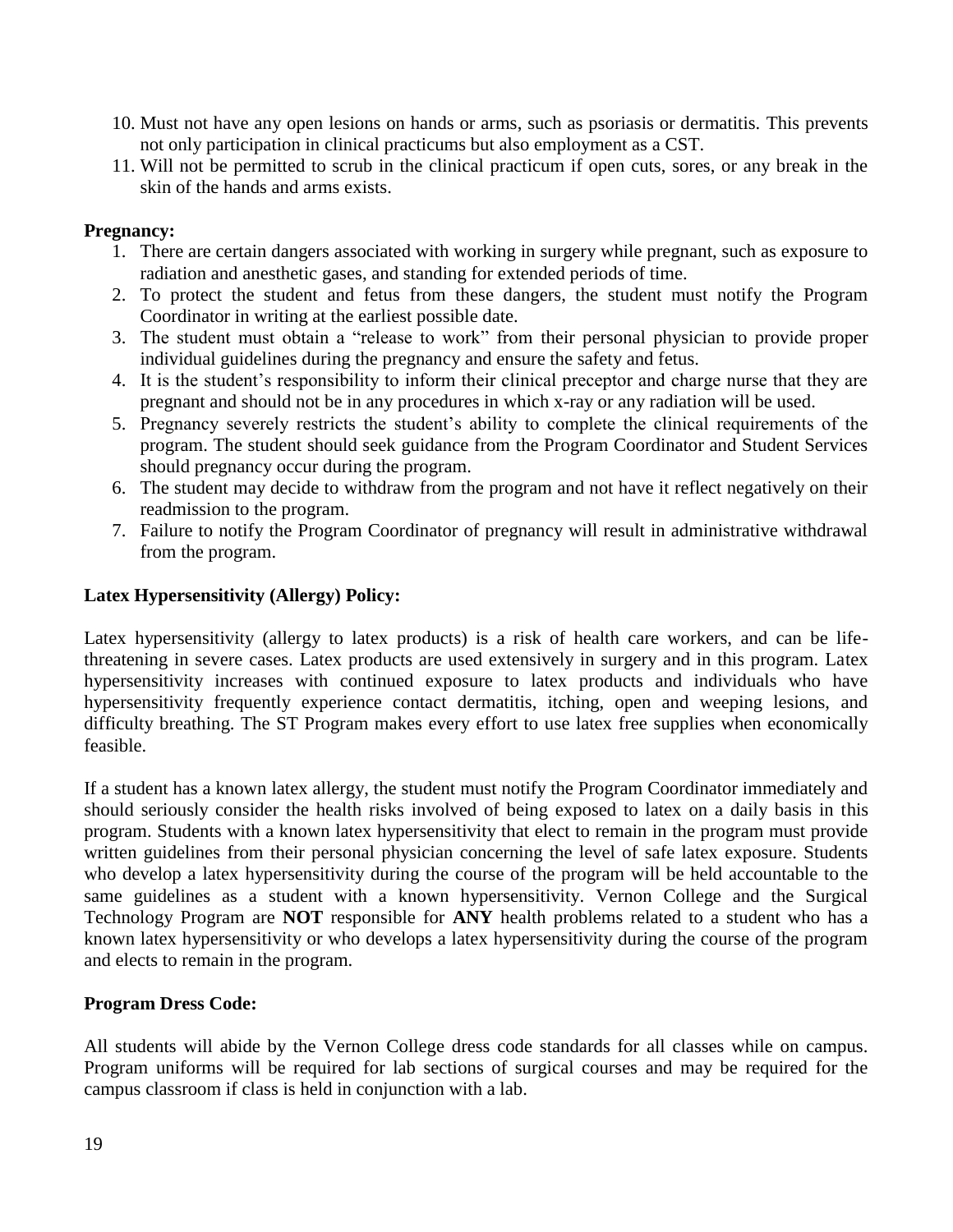All Surgical Technology Program students will be required to purchase their program uniforms from the Uniform Shop located at 1714 9<sup>th</sup> Street in Wichita Falls. The Uniform Shop has a layaway program to help with this cost and students are encouraged to order their program uniform by the first week of September. Program uniforms will be required to be worn to and from all clinical sites. Clinical dress code requires the student to always display their Vernon College Student picture ID at all times to identify the student as a Student Surgical Technologist. Clean, white, leather or vinyl duty shoes must be worn in the clinical or lab area and at any time the student is wearing the program uniform. Open-toed shoes, clogs, flip-flops, and sandals will not be allowed.

A white lab jacket with the Vernon College logo must be worn to and from clinical sites during clinical. The lab jacket must be clean and free of wrinkles and is required to be worn over clinical scrub attire when leaving the semi-restricted area of the surgical department. The lab jacket is not to be worn into the restricted area of the surgical department. Students should refrain from wearing excessive layers of clothing under clinical scrub attire and undershirts should be clean and free of imprints or lettering.

## **Safety Apparel—Clinical Areas:**

Safety glasses/goggles are required for the clinical area and must be worn at all times while in the operating room. Safety glasses are provided at all clinical sites.

Safety glasses will be worn in the clinical lab or anytime students are practicing lab skill assignments. Safety glasses are provided in the lab. Safety glasses must have brow guards and side guards. Students will be sent home if they fail to wear safety glasses in the clinical practicum and will have points deducted from the clinical daily grade. Demerits will be issued for continued violation of this policy. The Occupational Health Service Administration (OSHA) requires safety glasses to be worn by every member of the surgical team and the clinical site can be fined for violations.

## **Grooming Policy—Clinical:**

- Good personal hygiene must and will be maintained at all times by the students enrolled in the program. Use of deodorant is required.
- Special precautions should be taken to prevent halitosis (bad breath). Those students, who smoke, should take special measures in this area.
- Should poor hygiene be noted, the Program Coordinator will counsel the student.
- False eyelashes are not permitted in the operating room.
- Perfumes, colognes, body spray, and lotions should be used in extreme moderation. The student will be sent home if his or her perfume or cologne is too strong while in the clinical area.
- **Nail polish**, **sculpted nails, and artificial nails are positively not allowed** in the operating room. Nails should be kept short and trimmed.
- Hair should be kept neat and clean and must be covered with a disposable surgical cap in the clinical areas. Cloth surgical hats may not be worn at any time in clinical areas.
- Facial hair must be trimmed according to clinical site policy and special head cover worn.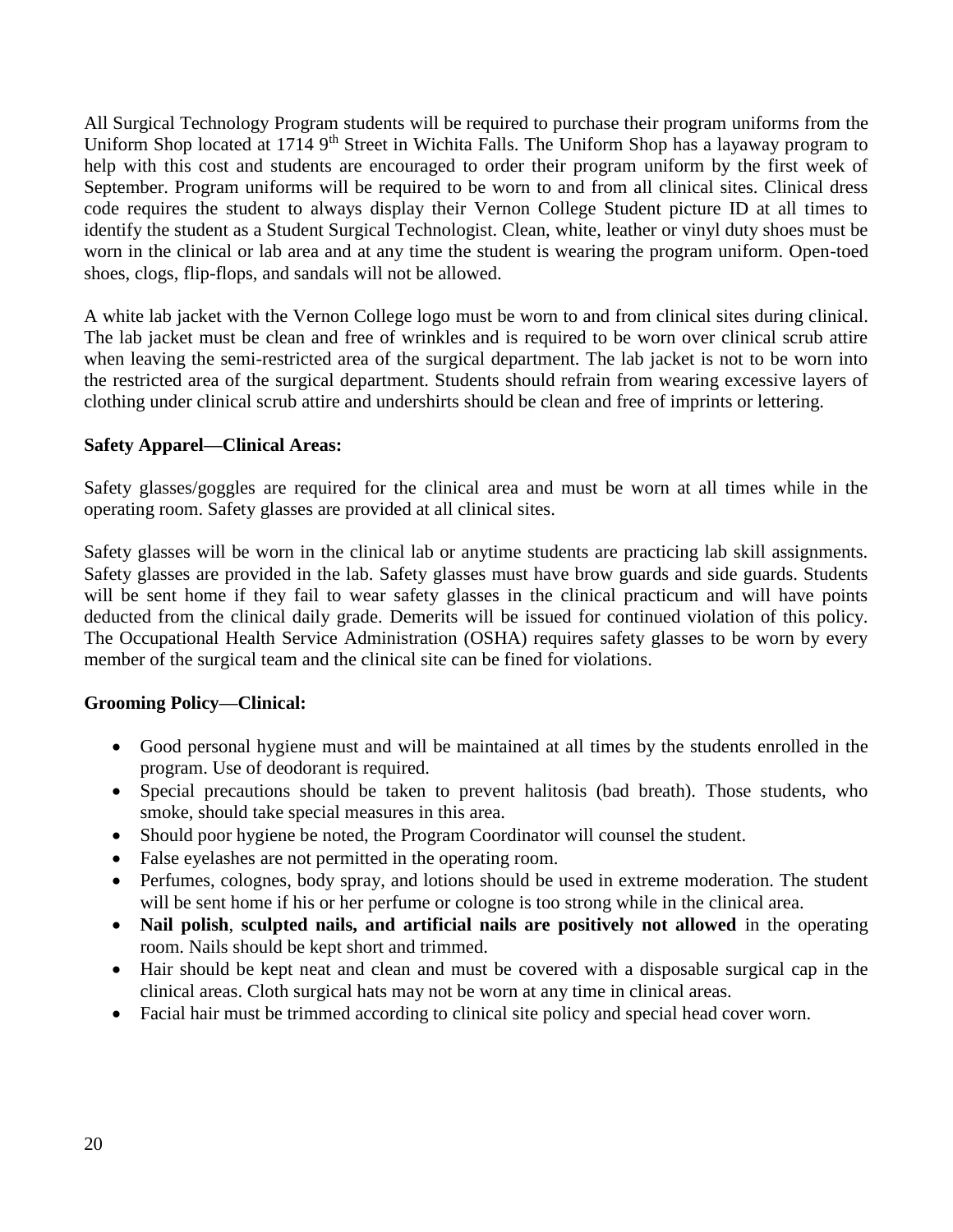## **Jewelry Policy—Clinical:**

- Wedding rings and wristwatches may be worn, but must be removed when assigned to scrub on a surgical procedure. The student is advised to leave these items at home to prevent loss.
- When scrubbing in the operating room, no jewelry of any kind may be worn on the hands or arms.
- Religious insignias on small neck chains may be worn out of sight.
- Earrings may be worn, but must be simple studs with no stones or jewels; absolutely no earrings that dangle or hang off the ear may be worn in clinical. Head cover must cover ears if earrings are worn.
- **Tongue studs and tongue bars are prohibited at all clinical sites.**
- **Facial piercing and the wearing of facial piercing/jewelry of any kind to include eye brow, nose, lips, and chin is prohibited to be worn/displayed at all clinical sites.**

The grooming and jewelry policy of the Vernon College Surgical Technology Program is based on local industry standards and policies. These policies must be followed and will be enforced to reduce the risk of infection for the surgical patient. Failure to follow these policies will result in demerits being issued.

## **Safety Policy:**

All students are encouraged to be actively enrolled in a health insurance plan and have a personal physician for treatment of illnesses, accidents or injuries. Vernon College, the Surgical Technology Program, its' faculty, and all clinical providers are **NOT** responsible for any accident of injury occurring while enrolled in this program. Any accident or injury incurred and any testing and/or treatment is the responsibility of the student.

The student will follow clinical facility policy and provide necessary documentation in reporting accidents or injuries. The student is responsible for completing an incident report at the clinical site should an injury occur and must report to the Employee Health Nurse for appropriate follow up. Furthermore, any infection, disease, or condition resulting from an accidental needle stick, laceration, or respiratory exposure during the clinical practicum will be the responsibility of the student.

## **Drug and Alcohol Policy:**

Vernon College desires and will do everything possible to maintain a drug free learning environment. Students should refer to the *Vernon College Student Handbook* for the complete drug and alcohol policy. The Surgical Technology Program will have a zero tolerance policy regarding drug and alcohol use during classes, labs, or clinical practicums, and reserves the right to ask students to submit to a drug test if the situation warrants. Clinical facilities may require surgical technology students to submit and pass a drug test. Any additional drug/alcohol testing costs will be the responsibility of the student. If a drug test is requested by program personnel or a clinical site, any refusal or a positive drug test will result in immediate administrative withdrawal from the program.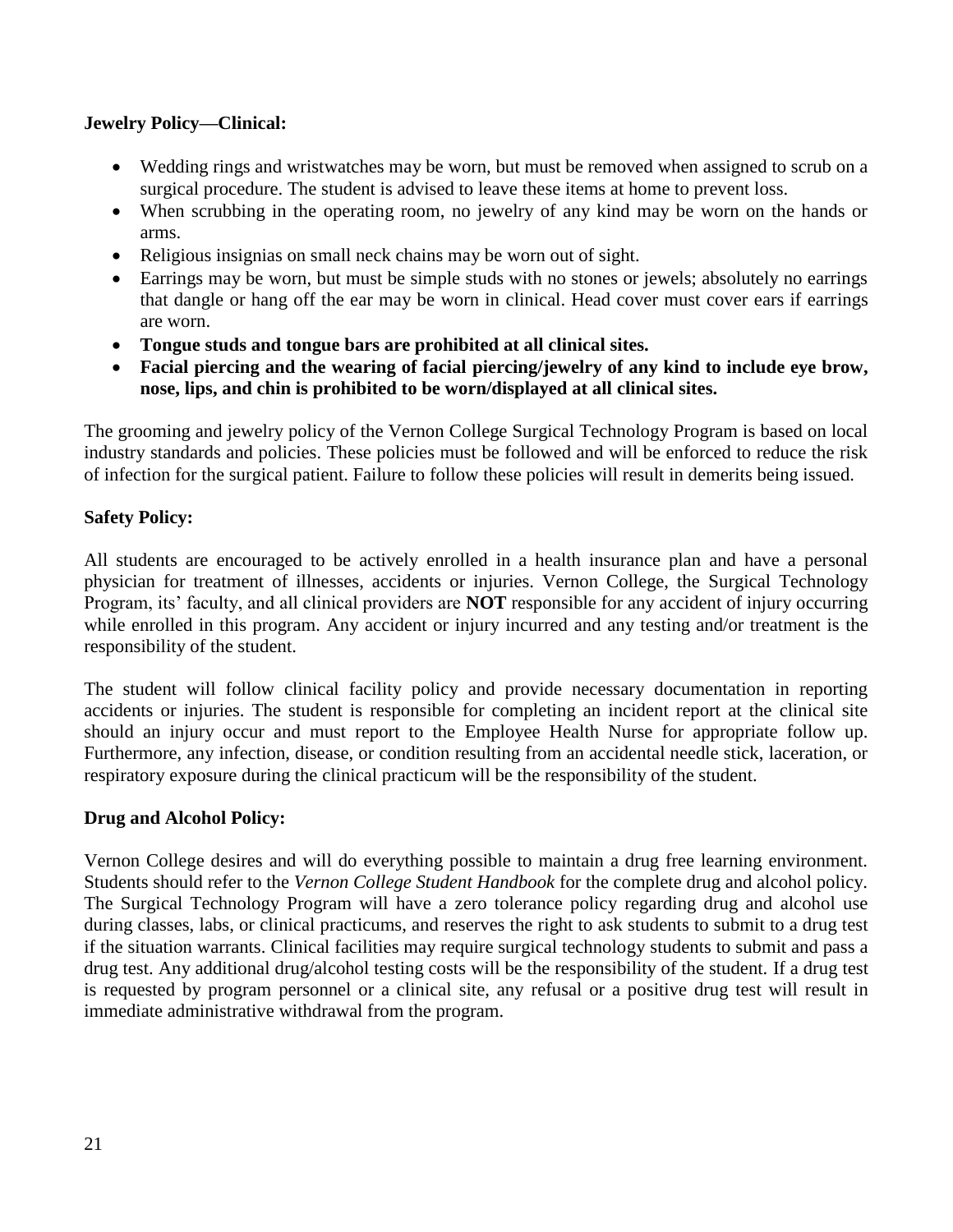#### **Background Searches:**

The Surgical Technology program reserves the right to perform additional criminal background searches on students enrolled in the program with the student being responsible for the cost. In addition, if program clinical sites require students to have additional background searches performed then the student will be responsible for the cost. Criminal offenses revealed in any criminal background search can result in immediate dismissal from the program.

#### **Program Discipline Policy:**

The program strives to provide a safe and comfortable learning environment free of abuse and distractions. When students violate standards of conduct or act in a manner that disrupts the learning process, it is not fair to the students who do act appropriately. Students who do not comply with the policies of the program, college, and/or clinical facilities will face disciplinary action to encourage compliance. The Program Coordinator will initiate disciplinary measures to prevent the violations from becoming excessive or detrimental to the student's progress in the program.

Individual counseling will occur with all violations; the student may be given demerits, and for more serious or continued violations dismissed from the program. All violations resulting in disciplinary action and/or dismissal will be documented in the student's permanent record. The student will be provided an opportunity to document their account of the violation(s) and this documentation will be retained in the student's record as well.

The disciplinary measures implemented are at the discretion of the Program Coordinator and in accordance with written program policies described within this handbook. The student has access through the academic grievance policy for an appeals process for any disciplinary action the student feels is unwarranted or unfair. The academic and non-academic grievance policy is outlined in the *Vernon College Student Handbook*.

#### **Social Media Policy**

The explosion of social media to include, but not limited to; Facebook, Twitter, YouTube, Smart phones, and various discussion boards/blogs has created an increase in liability for violations of the federal Health Insurance and Portability Accountability Act (HIPAA). This law establishes a felony penalty for violations of patient privacy at any level of care. Thus, Vernon College and the Surgical Technology Program will have a zero tolerance for violations of patient privacy via any social media outlet. Vernon College maintains a Facebook page and the Surgical Technology Program students are encouraged to access the page. It will contain information about the college, activities, and important information to all students.

The Surgical Technology Program does NOT maintain a Facebook page. The Surgical Technology Program maintains a webpage on the Vernon College website and it can be accessed at [www.vernoncollege.edu/surgical-technology-home](http://www.vernoncollege.edu/surgical-technology-home) and it will contain program information, photos, and updates about student activities.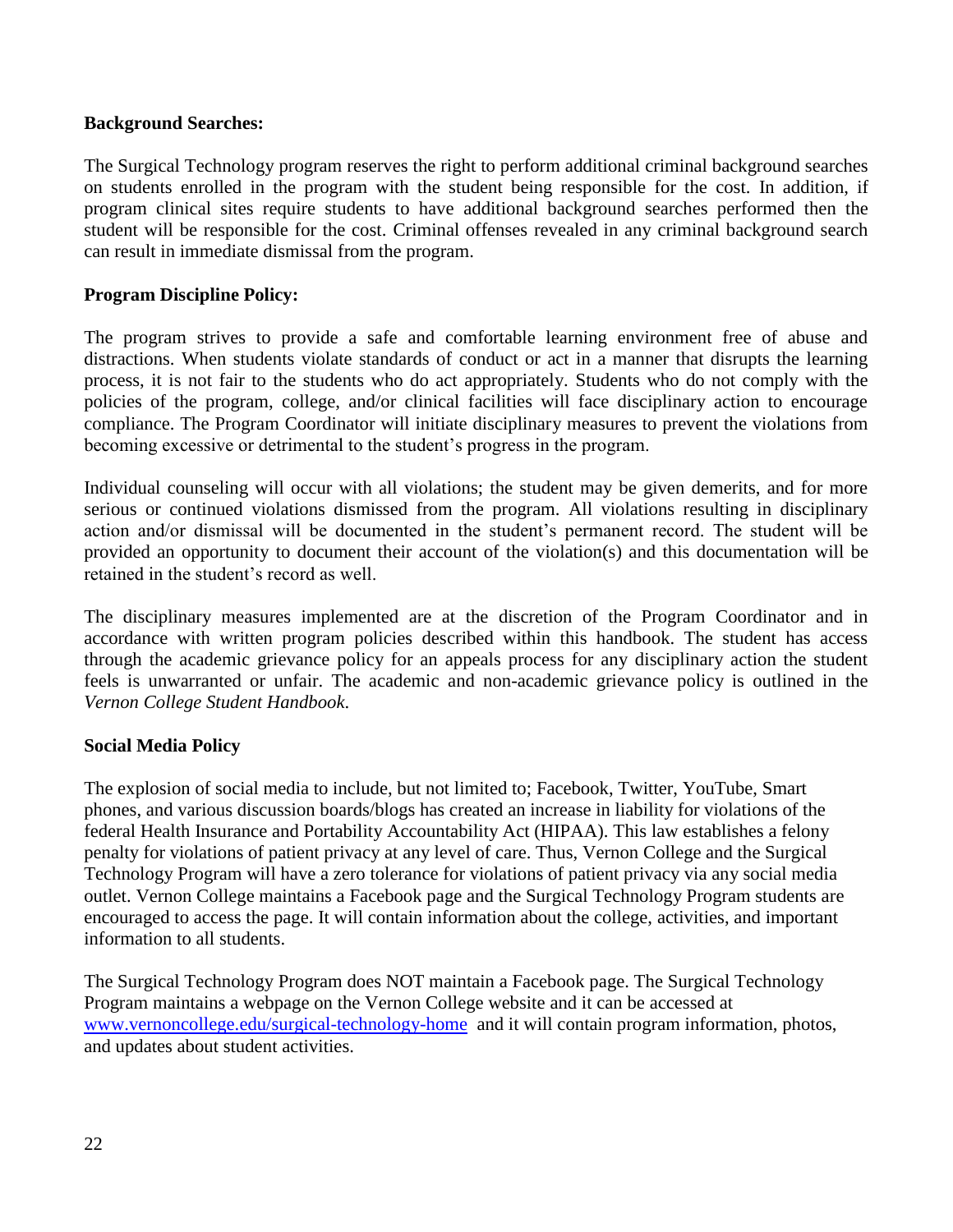Students are reminded that employers are increasingly asking for access to Social Media outlets such as Facebook as a condition of potential and continuing employment. The Allied Health Profession requires the utmost in professional and ethical behavior and students are encouraged to ensure their Social Media Outlets do not contain images or content that may be perceived as negative, unprofessional, and/or unethical. The Vernon College Surgical Technology Program recommends students maintain a professional, ethical, and positive image through Social Media Outlets to ensure success in the program and employment upon graduation.

The Social Media Policy contained in this handbook should not be deviated from at any time during the program year and violations may result in immediate dismissal from the program. Depending upon the violation of patient privacy violation, federal felony charges could be filed against the offending student.

- 1) **Vernon College is not responsible** for any student posting private information through any social media outlet. The **student assumes all responsibility** for the violation to include removal from the program and potential federal felony charges.
- 2) In order to exemplify professional and ethical standards of conduct, and to comply with HIPAA, students should NOT post any of the following information in any social media outlet:
	- a. Any identifying patient information to include; patient's name, surgeon's name, surgical procedure being performed, patient tattoos, piercing, or other identifying birthmarks.
	- b. No information will be posted as to the clinical site the student is performing clinical practicum to include; information listed in 2) a, clinical staff preceptors, the student's opinion of the clinical site's level of care or system of operation within the department. Note: If a clinical site has a current or develops a Social Media Policy, the student will be expected to follow the policy.
	- c. Students should not post negative comments about fellow students, the institution, and its employees. If a student believes a problem exists the student should seek the advice of the ST Program Coordinator and/or the Dean of Instructional Services to resolve the issue.
- 3) Students may be asked to provide access to their Social Media outlets such as Facebook if a violation has been reported to include, but not limited to:
	- a. If any clinical site, students in the program, or the general public reports a potential privacy violation.
	- b. A college employee reports a violation to the ST Program Coordinator or any other Vernon College department such as Student Services.
	- c. A graduate of the ST Program reports a potential violation to the ST Program Coordinator or Vernon College.

# **Program Demerit Policy:**

In order to function effectively in a health care profession, certain personal and professional characteristics must be demonstrated. If students are not demonstrating the personal and professional characteristics necessary for successful completion of the program courses and clinical practicum then demerits will be issued according to the area of concern. Students will be advised and counseled when trends occur and demerits will be given as necessary when counseling is not effective in encouraging improvement in the area(s) of concern.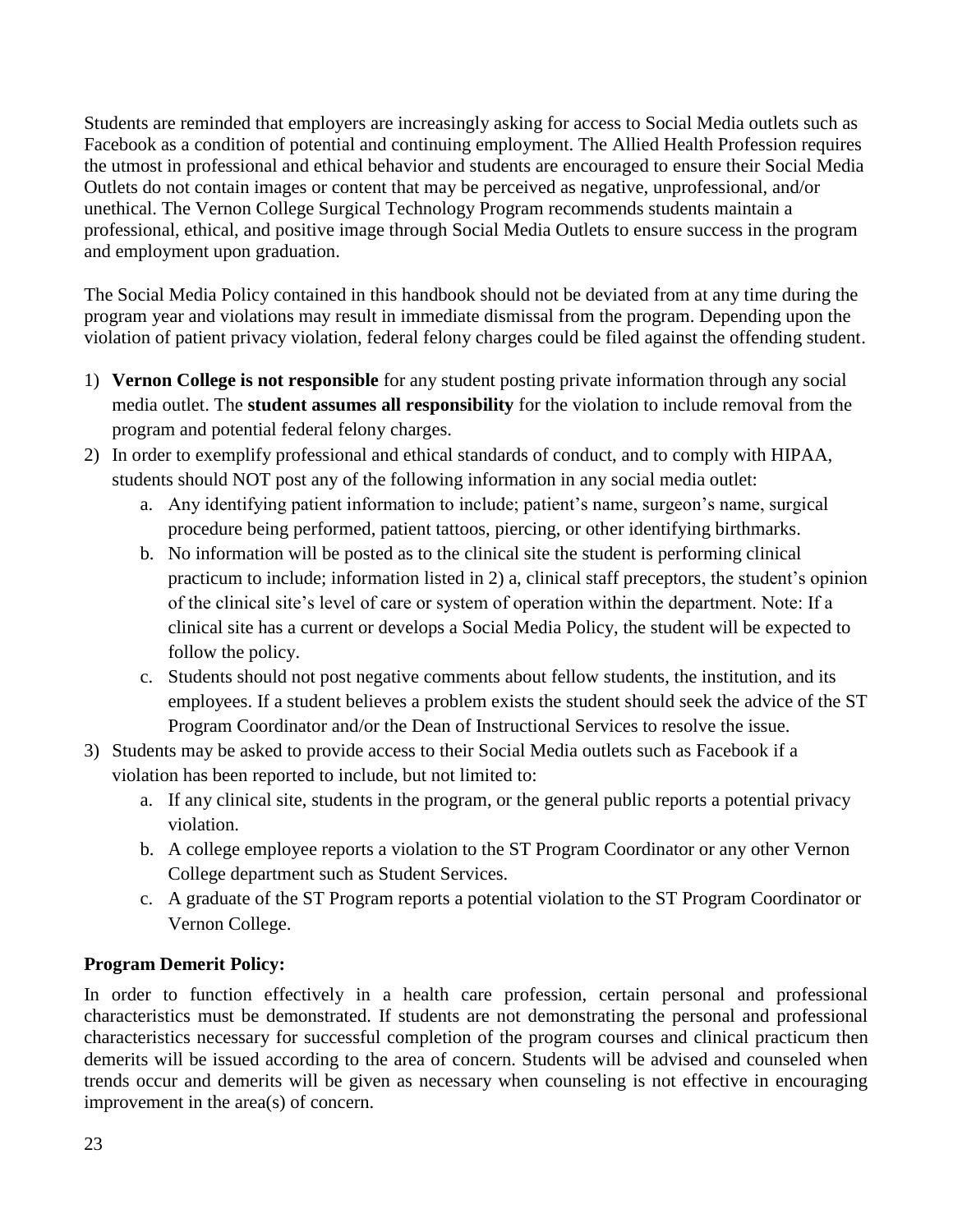The demerits will be given, but not limited to the following situations:

## **A. Dress Code Violations:**

A minimum of one demerit will be given for each violation. If a student appears in the classroom or clinical area and does not have a clean and wrinkle free uniform on, the student will be sent home, counted absent for the day, and given a demerit.

## B. **Professional Behavior**:

A minimum of one demerit will be given for each infraction listed below. More demerits can be given based on the judgment of the instructor or coordinator.

- 1. Excessive clinical or classroom tardiness.
- 2. Smoking while in uniform in non-smoking areas.
- 3. Obscene or crude language or gestures.
- 4. Displaying disrespectful attitude to faculty, clinical staff, peers, and especially patients.
- 5. Failure to display team behavior concepts in classroom, clinical lab, and clinical practicum.
- 6. Disrupting class or clinical includes receiving calls/texts from cell phones, eating in class, and leaving class before break or class is dismissed.
- 7. Failure to return from meals or breaks at the assigned time.
- 8. Leaving class and not returning without prior permission from the instructor.
- 9. Leaving clinical area without prior permission from the program coordinator. If the clinical instructor is someone other than the coordinator, the student must notify the coordinator before they leave the clinical site. Note: Leaving the clinical site without notifying the coordinator and clinical site charge nurse can result in immediate dismissal from the program.
- 10. Failure to call the instructor prior to start of clinical shift if not coming in that day.
- 11. Being absent more than once for a test, the student will earn a demerit and 10 points will be deducted from the test.
- 12. Failure to complete assignments or turn in assignments to the instructor in a timely manner.
- 13. Violation of the Social Media Policy

# **C. Unsafe Practice or Actions:**

A minimum of one demerit will be given for each infraction listed below, with the instructor or ST Program Coordinator having the discretion to add more.

- 1. Failing to follow instructions.
- 2. Showing poor judgment in a consistent manner.
- 3. Repeating poor clinical practices/classroom lab practices after being counseled by the instructor or coordinator.
- 4. Contaminating a sterile field and not admitting the infraction immediately. This is a serious infraction and will be a four (4) demerit occurrence and could result in immediate dismissal from the program.
- 5. Failure to participate in team concepts in clinical practicum.
- 6. Removing knife blades by hand will be an immediate two (2) demerit occurrence.
- 7. Failure to consistently wear eye protection in clinical practicum.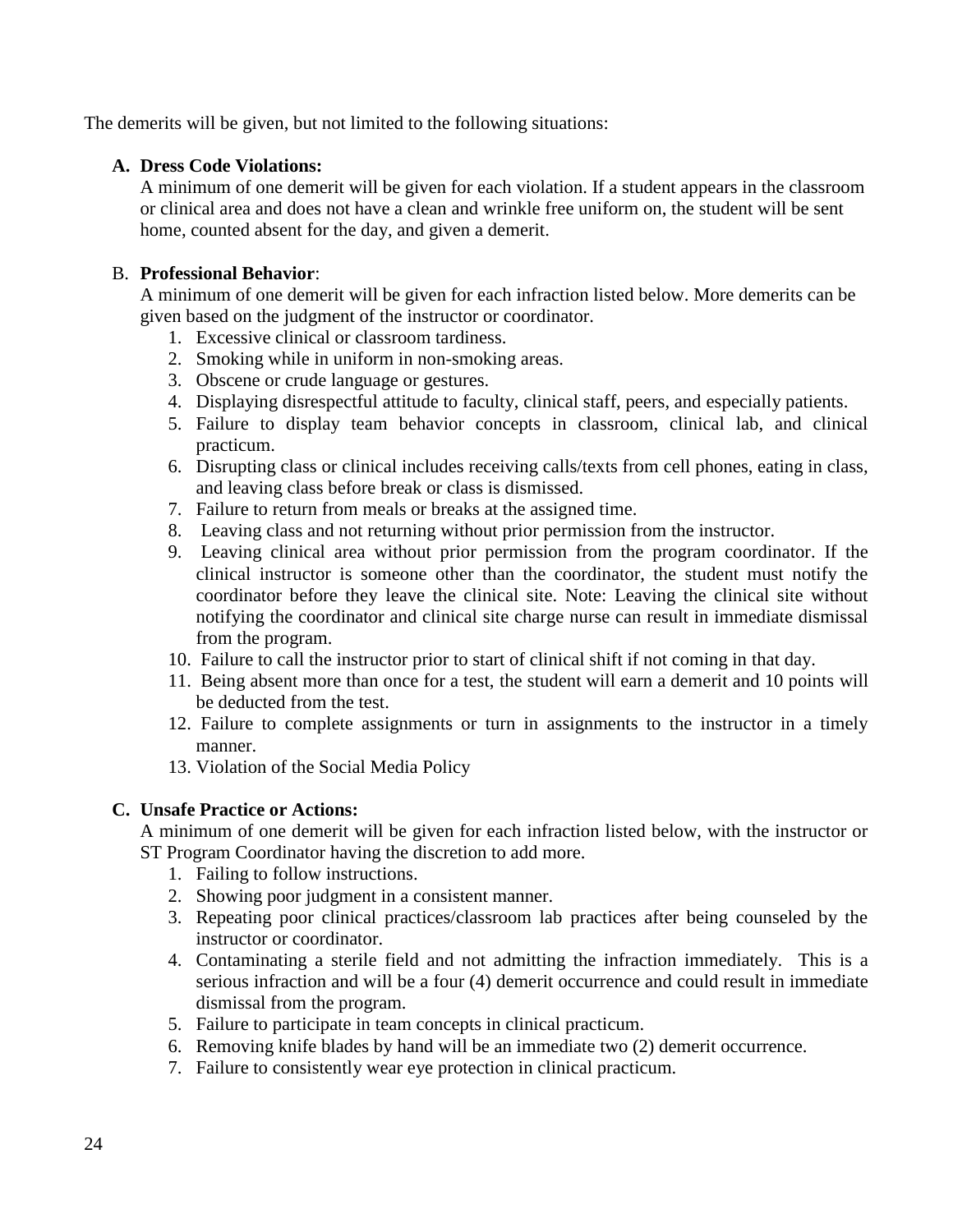Demerits will be issued to help the student focus on the  $area(s)$  of concern. The student will be counseled, provided written notification of the demerit, provided an opportunity to document their account of the area(s) of concern, and the demerit form will be placed in the student's permanent record. A copy will be provided to the student upon request.

**During the course of the program, any student that accumulates six (6) demerits will be administratively withdrawn from the program.** The student that has been issued a demerit(s) should focus on the area(s) of concern and work to correct the deficiency. Demerits will be issued at the Program Coordinator's discretion and the student may appeal through the student grievance policy. The student should refer to the *Vernon College Student Handbook* for the grievance policy.

The Demerit Policy will apply to activities of the Surgical Technology Student Association (STSA) to include any trips taken or workshops attended. While the STSA is a voluntary student association the student surgical technologist and their actions will be considered a reflection of the program and Vernon College. Professional, adult behavior will be expected to be demonstrated at all times within the program and STSA.

## **Dismissal from the Program:**

Administrative withdrawal or dismissal from the program can occur for, but not limited to the following reasons:

- Attendance and/or Tardy violations not resolved.
- Grades inconsistent with program standards.
- Violation of the Vernon College Academic Integrity Policy.
- Falsifying admission information.
- Acts of sexual harassment at any time.
- Fighting on college property or in the clinical area.
- Abusing or destroying any property while on college or clinical premises.
- Sleeping in class or at the clinical site during assigned shift.
- Failure to abide by the program standards of conduct
- Accepting gifts, gratuities, tips, or personal property from patients or visitors.
- Failure to maintain satisfactory performance in classroom, lab, and/or clinical areas.
- Smoking in a prohibited area.
- Smell of alcohol on student's breath, signs of intoxication, drinking alcoholic beverages, and possessing or selling illegal drugs or controlled substances on college or clinical premises.
- Inability to comply with the student health policy at any time during the program.
- Upon recommendation from clinical facility for behavior which may be considered unprofessional or for behavior which is deemed UNSAFE FOR PATIENT CARE.
- Being barred from returning to any clinical site.
- Violation of the Social Media Policy

**Unprofessional conduct**: The term unprofessional conduct shall include but not be limited to:

- Use of profanity.
- Inaccurate recording, falsifying, or altering records.
- Leaving an assignment without properly advising appropriate personnel.
- Violating the confidentiality of information or knowledge concerning the patient.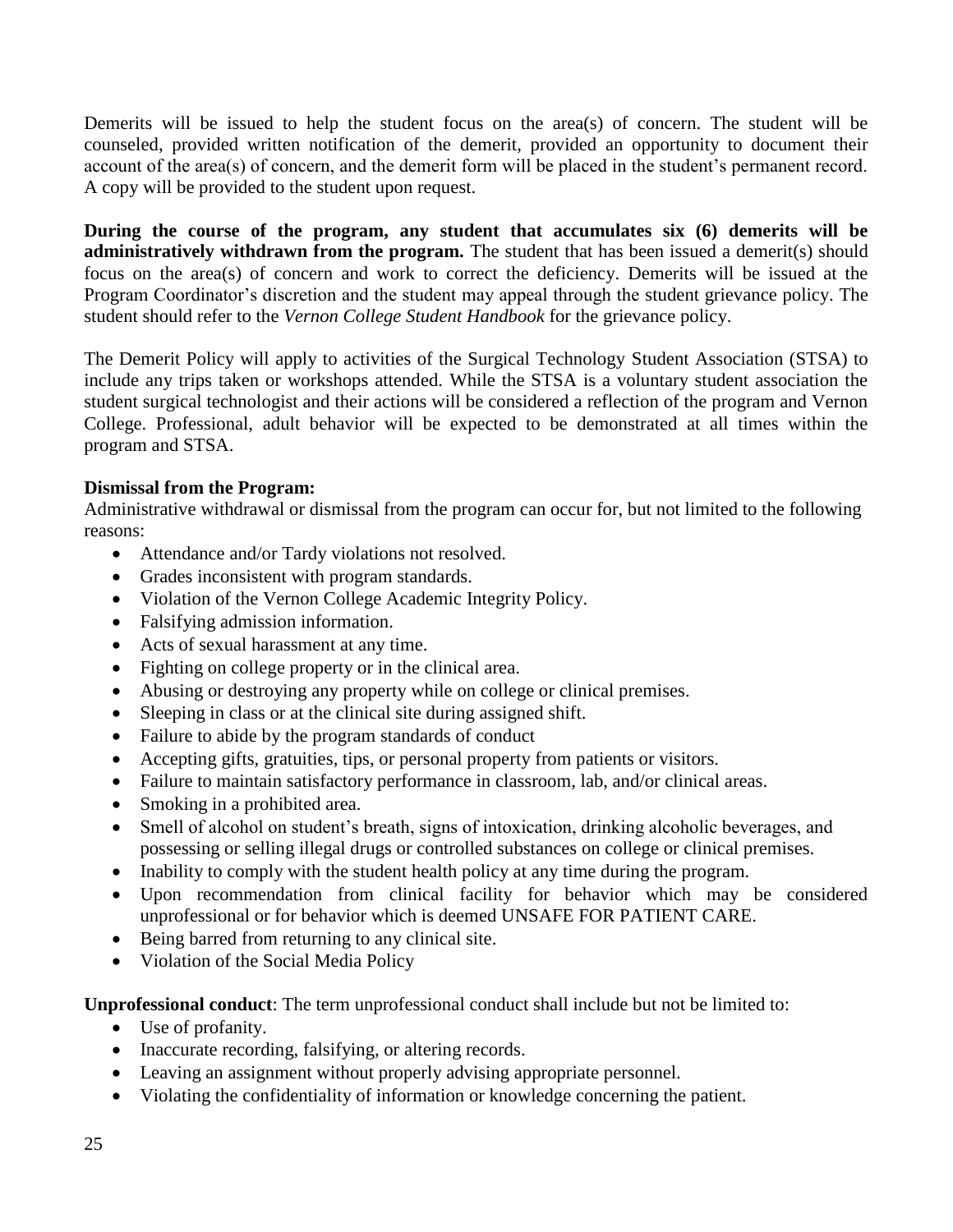- Discrimination in the rendering of patient care services as it relates to human rights and dignity of the individual.
- Possession of guns or other weapons in clinical areas.
- Violation of student health policies.
- Exhibiting unethical or immoral behavior.
- Insubordination, which is defined as "a willful or intentional disregard of the policies and reasonable instructions of the faculty".
- Any activity that would JEOPARDIZE THE HEALTH AND WELFARE of a patient, the clinical staff, students, faculty, and/or self.

The Program Coordinator will initiate administrative withdrawal procedures for the violation(s) if the student fails to meet the rules, policies, and/or standards of the program at any time in the program year. Students have the right to appeal the decision of administrative withdrawal through the grievance policy as outlined in the *Vernon College Student Handbook*.

## **Voluntary Withdrawal:**

Any student considering withdrawing from the program should contact the Program Coordinator immediately to discuss the possible withdrawal. The student is advised to meet with a Counselor from Student Services before a final decision is made. After an exit interview with the Program Coordinator, the student will be required to go to the Admissions Department and follow the withdrawal procedures.

#### **Program Readmission Policy:**

Students who wish to be considered for readmission to the program at a later date should:

- 1. Follow voluntary withdrawal policy when withdrawing from original program year. Failure to meet with the program coordinator upon withdrawal from the original program will reflect negatively upon the student's application.
- 2. Re-apply to the program during the application acceptance period.
- 3. Provide additional documentation with program application concerning reasons for withdrawing and corrective action(s) taken.
- 4. Student may be required to repeat courses depending on the amount of time that has passed since original program start.

Students may be readmitted only one (1) time to the program. Students who are administratively withdrawn for behavior/demerits will NOT be readmitted to the program.

Readmission after student withdrawal whether voluntary or not will be at the discretion of the Program Coordinator and the Surgical Technology Selection Committee.

## **Cell Phone and Electronic Devices Policy:**

Cell phones are utilized in classroom activities and for students to communicate with the program coordinator throughout the program. While in clinical students will have limited use of cell phones and must follow clinical facility policy concerning cell phone usage. The Program Coordinator's cell phone number should be provided as the emergency contact number for students while in clinical rotations.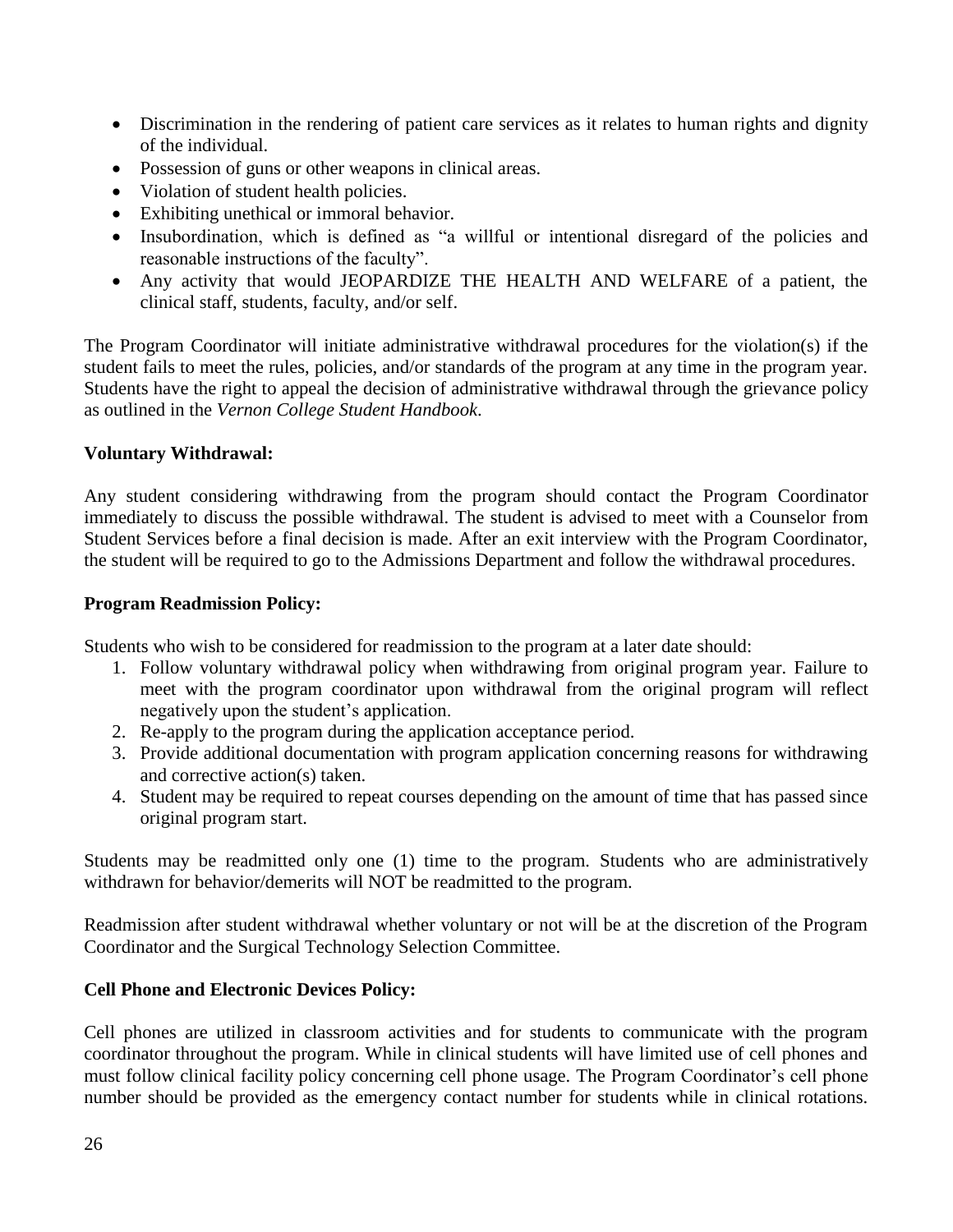The coordinator will know the location of each student and can relay the urgent message in a timely manner.

Students will be encouraged to use text messaging to remain in contact with the Program Coordinator after school hours and during the clinical practicum. Cell phones are not allowed to be turned on in any operating room at any clinical site, but the student will be allowed to turn on these devices in the break rooms and dressing rooms during breaks and lunch. Students are not allowed to take pictures or video recordings with any cell phone or other electronic device of any patient undergoing a surgical procedure. Students who do not adhere to the cell phone and electronic devices policy in the clinical practicum can be barred from the clinical site which will result in being dismissed from the program.

## **Security and Video Surveillance:**

The Century City Center has installed security measures to provide a safe environment for the students and employees. Video cameras are installed throughout the building in hallways, at exits, outside the building, and the video feed is monitored during school hours. Faculty offices, labs, and classrooms are equipped with emergency telephones and alerts. Entrance and exits are automatically locked and unlocked according to school hours. In the case of an emergency these doors may be automatically locked by security and while no one can enter the building, students will be able to exit the building.

Emergency exits are clearly marked and students should not use these exits unless an actual emergency exists. Emergency phones are located in each classroom, lab, and faculty office suites and should only be used in case of an emergency.

#### **Campus Police:**

Vernon College employs police officers for your security. The officer has an office in the main entrance of the Century City Center across from the library and is available for any problem you have relating to security and safety. Private security agencies may be used to provide additional support to the campus police department. Vernon College wants to provide the safest and most secure environment for your learning experience. It is highly recommended that students report any suspicious activity or persons to faculty/staff or campus police. Any individuals making threatening statements or demonstrating stalking type behavior should be reported immediately as well.

Students who are experiencing problems of harassment or threats by any student or other member of the community should notify the ST Program Coordinator and Campus Police to ensure not only the student's safety, but the safety of other students and college employees.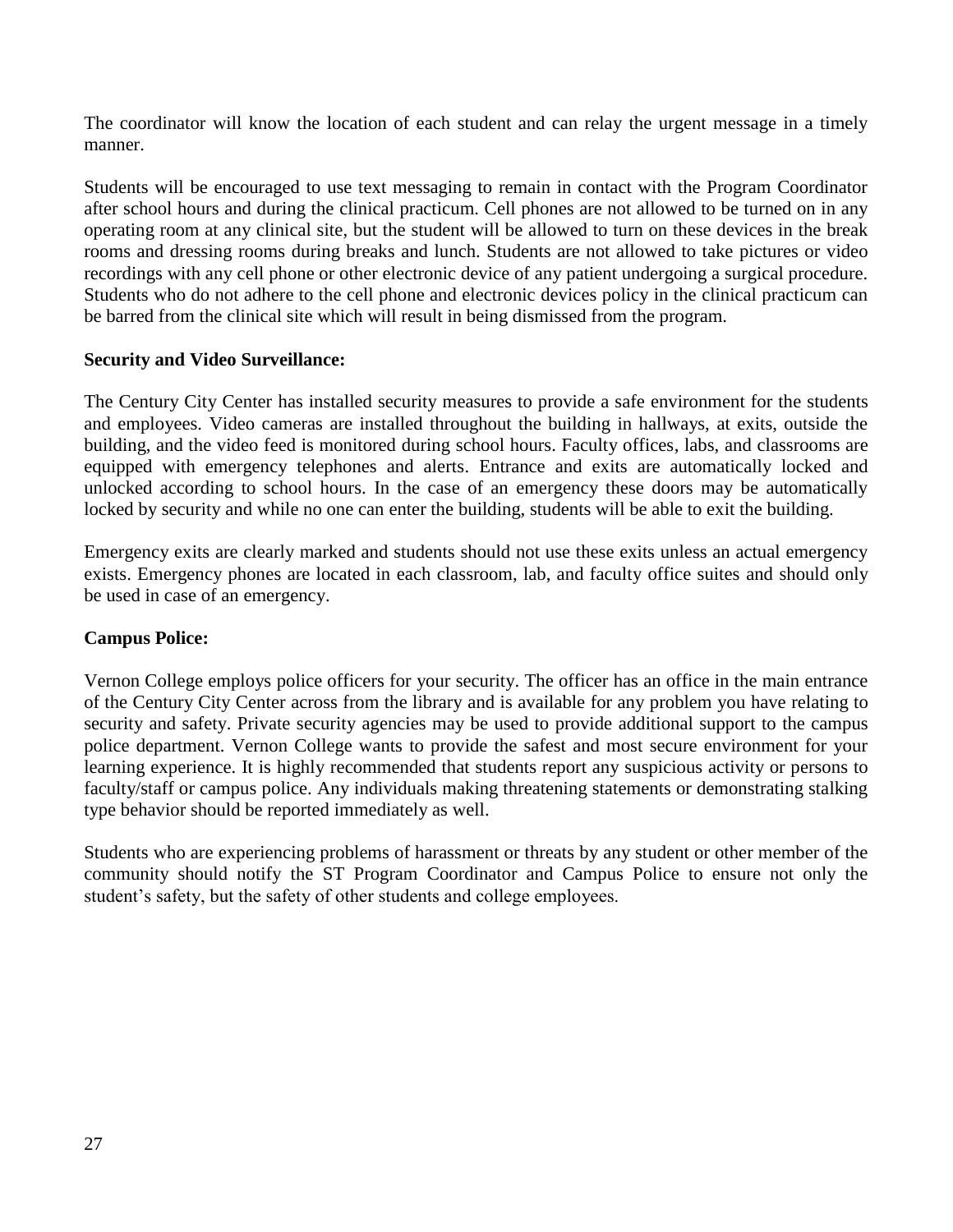# **Surgical Technology Program Organizational Chart**

Vernon College Board of Trustees

**1 1 1 1 1 1 1 1 1** 

Vernon College President

Dr. Dusty Johnston

# 

Vice-President of Instructional Services

Dr. Elizabeth Crandall

# 

 Surgical Technology Program Coordinator

 Jeff Feix, CST, CSFA, LVN, FAST

Surgical Technology Student